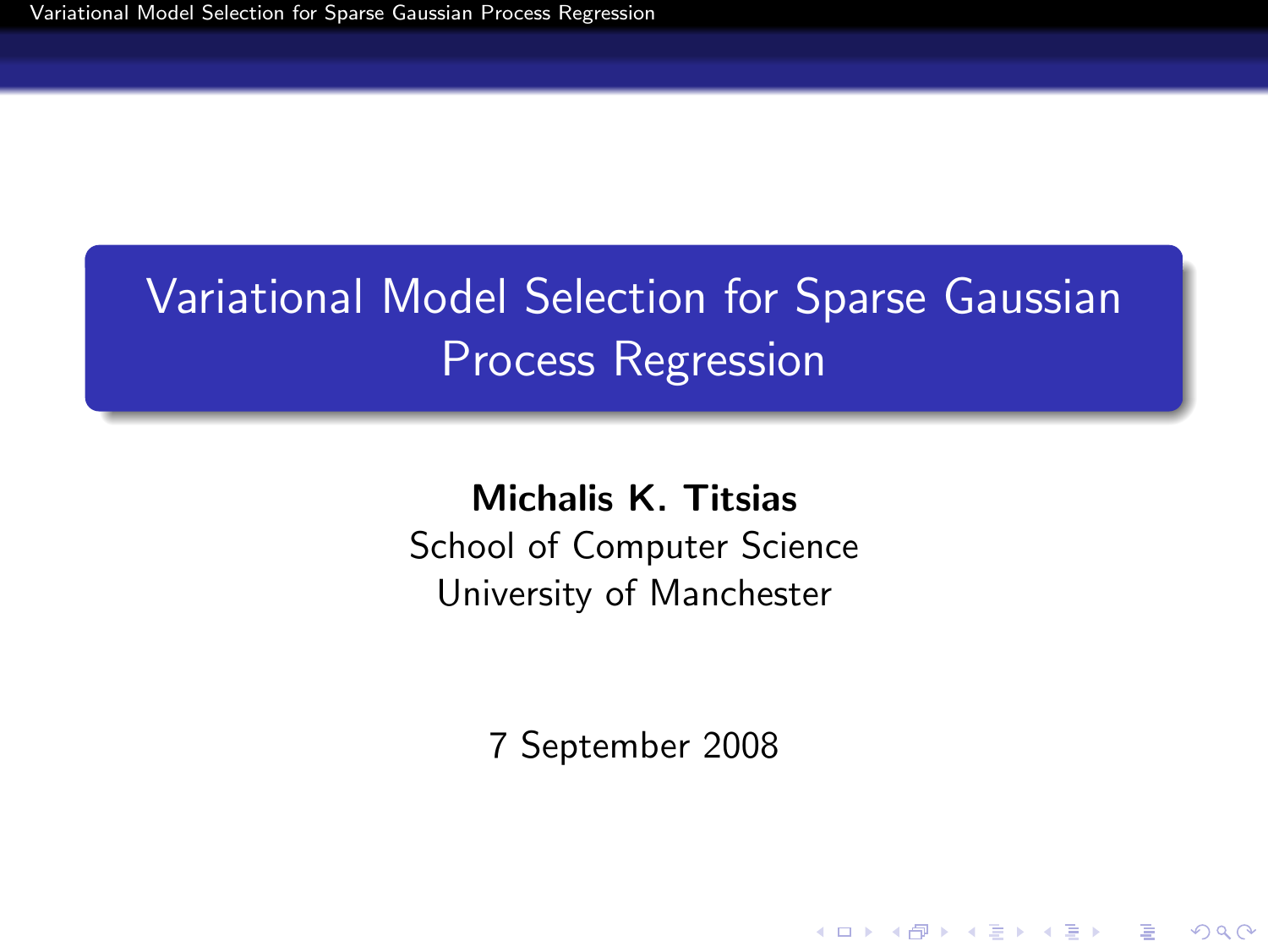# **Outline**

- Gaussian process regression and sparse methods
- Variational inference based on inducing variables
	- Auxiliary inducing variables
	- The variational bound
	- Comparison with the PP/DTC and SPGP/FITC marginal likelihood

**KORK ERKER ADE YOUR** 

- Experiments in large datasets
- Inducing variables selected from training data
- Variational reformulation of SD, FITC and PITC
- Related work/Conclusions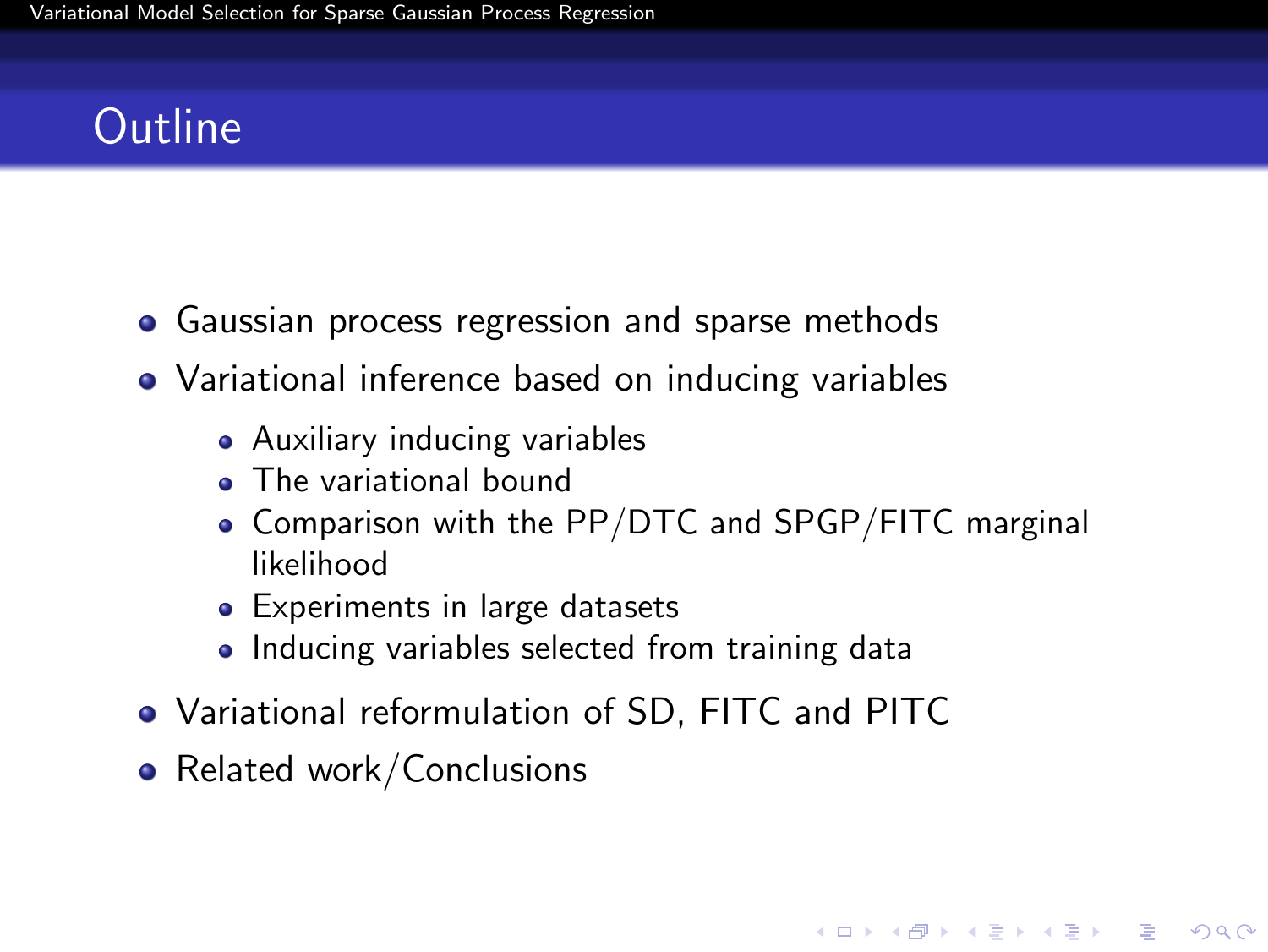### Gaussian process regression

#### Regression with Gaussian noise

- Data:  $\{(\mathbf{x}_i, y_i), i = 1, \ldots, n\}$  where  $\mathbf{x}_i$  is a vector and  $y_i$  scalar
- Likelihood:

$$
y_i = f(\mathbf{x}_i) + \epsilon, \quad \epsilon \sim N(0, \sigma^2)
$$

$$
p(\mathbf{y}|\mathbf{f}) = N(\mathbf{y}|\mathbf{f}, \sigma^2 I), \quad f_i = f(\mathbf{x}_i)
$$

• GP prior on **f**:

$$
p(\mathbf{f})=N(\mathbf{f}|\mathbf{0},K_{nn})
$$

**KORKAR KERKER EL VOLO** 

 $K_{nn}$  is the  $n \times n$  covariance matrix on the training data computed using a kernel that depends on  $\theta$ 

Hyperparameters:  $(\sigma^2, \theta)$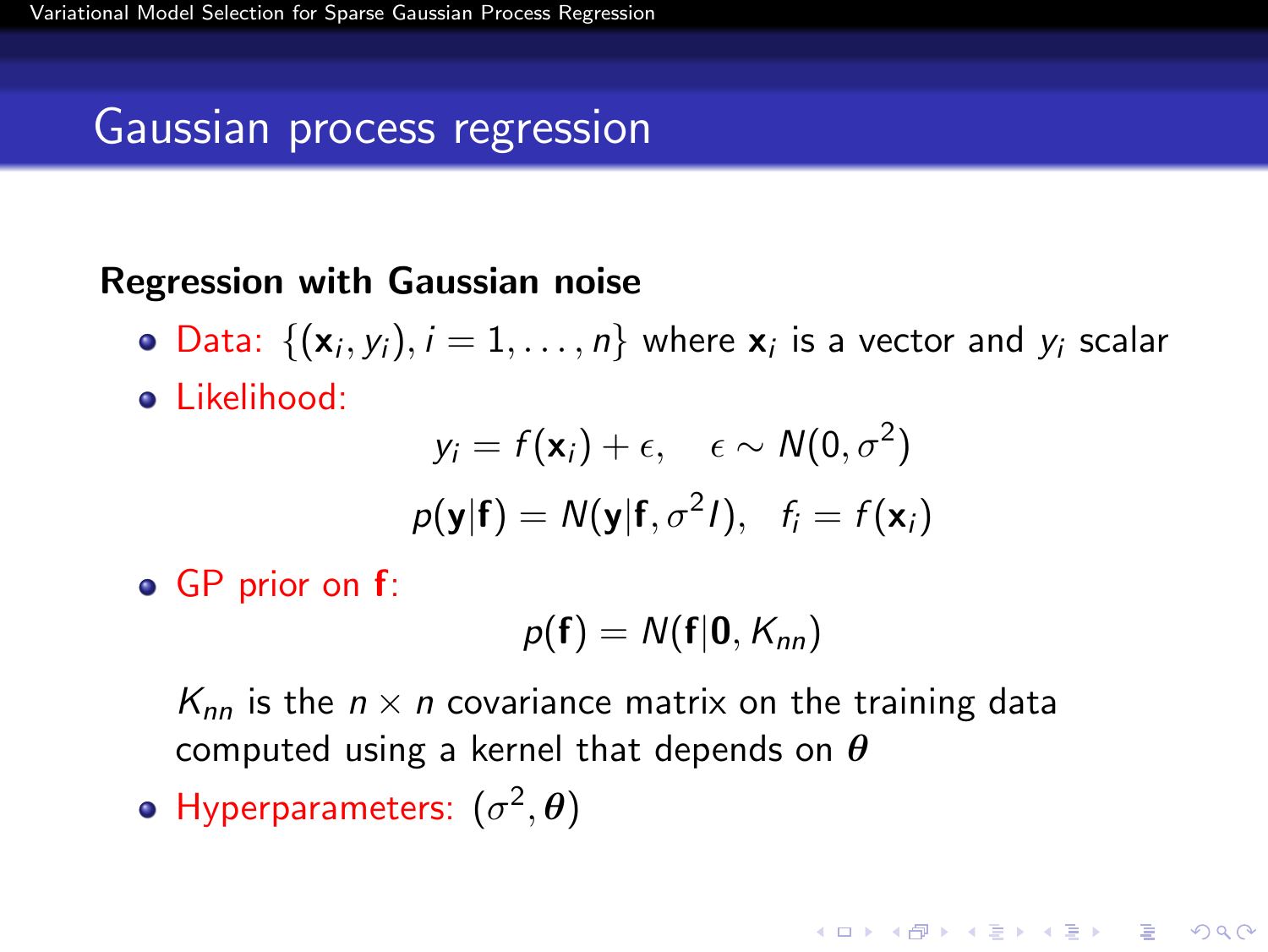#### Gaussian process regression

#### Maximum likelihood II inference and learning

- Prediction: Assume hyperparameters  $(\sigma^2, \theta)$  are known
	- Infer the latent values  $f_*$  at test inputs  $X_*$ :

$$
p(\mathbf{f}_*|\mathbf{y}) = \int_{\mathbf{f}} p(\mathbf{f}_*|\mathbf{f})p(\mathbf{f}|\mathbf{y})d\mathbf{f}
$$

 $p(f_*|f)$  test conditional,  $p(f|y)$  posterior on training latent values

Learning  $(\sigma^2, \theta)$ : Maximize the marginal likelihood

$$
p(\mathbf{y}) = \int_{\mathbf{f}} p(\mathbf{y}|\mathbf{f})p(\mathbf{f})d\mathbf{f} = N(\mathbf{y}|\mathbf{0}, \sigma^2 I + K_{nn})
$$

Time complexity is  $O(n^3)$ 

**KORKAR KERKER EL VOLO**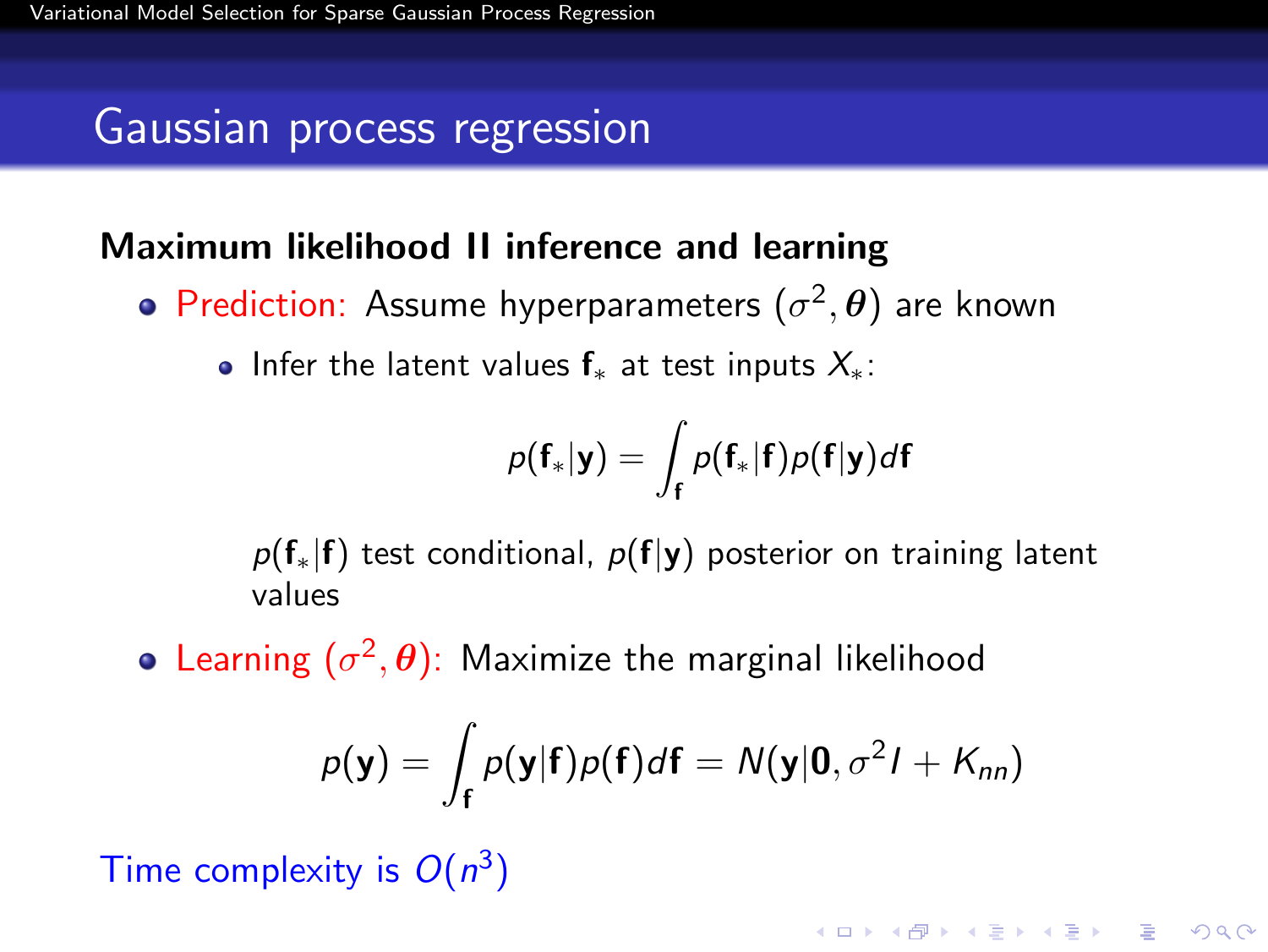### Sparse GP regression

#### Time complexity is  $O(n^3)$ : Intractability for large datasets

- Exact prediction and training is intractable
	- We can neither compute the predictive distribution  $p(f_*|y)$  nor the marginal likelihood  $p(\mathbf{y})$
- Approximate/sparse methods:
	- $\bullet$  Subset of data: Keep only m training points, complexity is  $O(m^3)$

**KORKAR KERKER EL VOLO** 

- Inducing/active/support variables: Complexity  $O(nm^2)$
- Other methods: Iterative methods for linear systems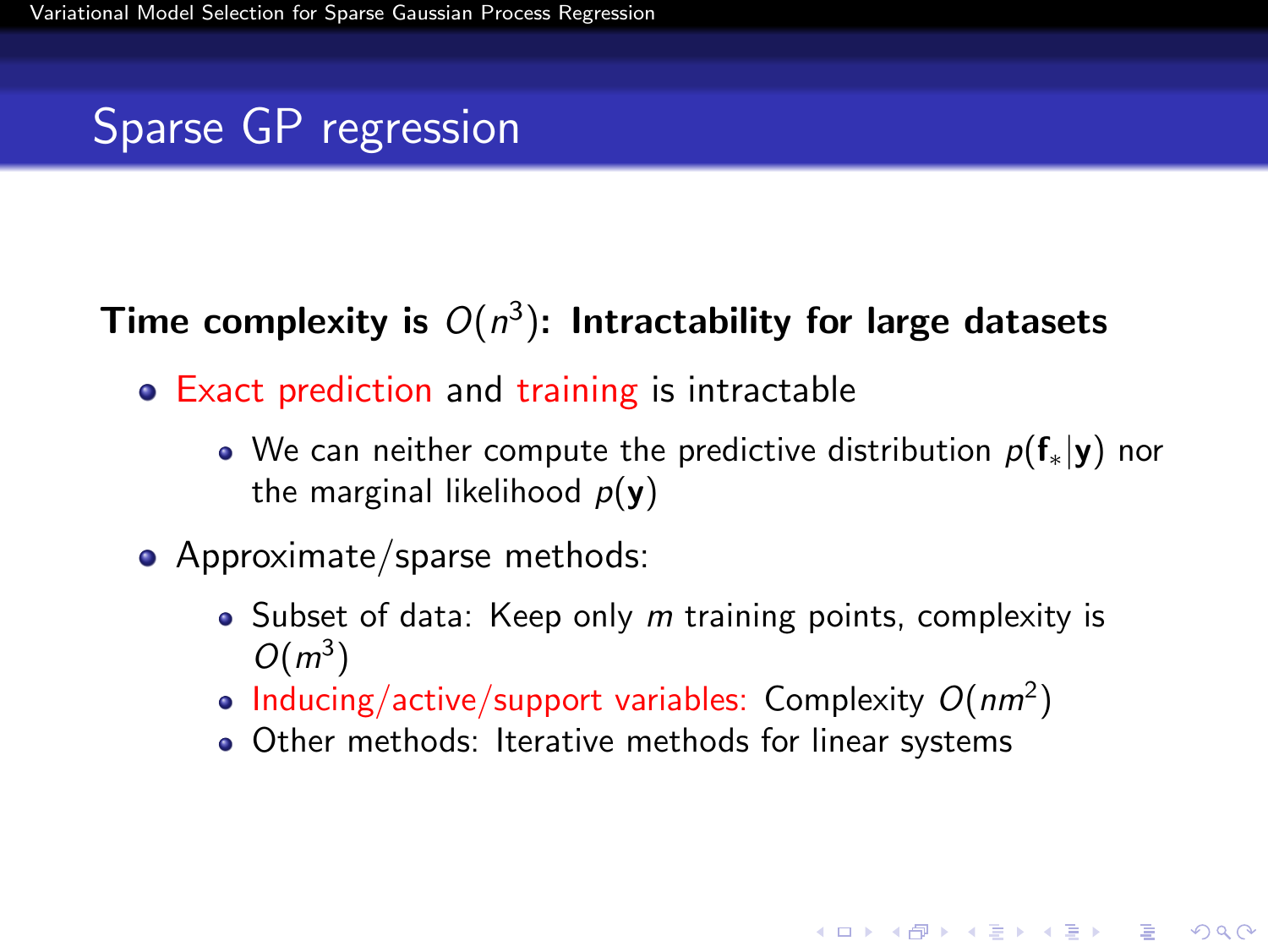### Sparse GP regression using inducing variables

#### Inducing variables

- Subset of training points (Csato and Opper, 2002; Seeger et al. 2003, Smola and Bartlett, 2001)
- Test points (BCM; Tresp, 2000)
- **Auxiliary variables (Snelson and Ghahramani, 2006; Quiñonero-Candela** and Rasmussen, 2005)

**KORK ERKER ADE YOUR** 

#### Training the sparse GP regression system

- Select inducing inputs
- Select hyperparameters  $(\sigma^2, {\bm{\theta}})$
- Which objective function is going to do all that?
	- The approximate marginal likelihood
	- But which approximate marginal likelihood?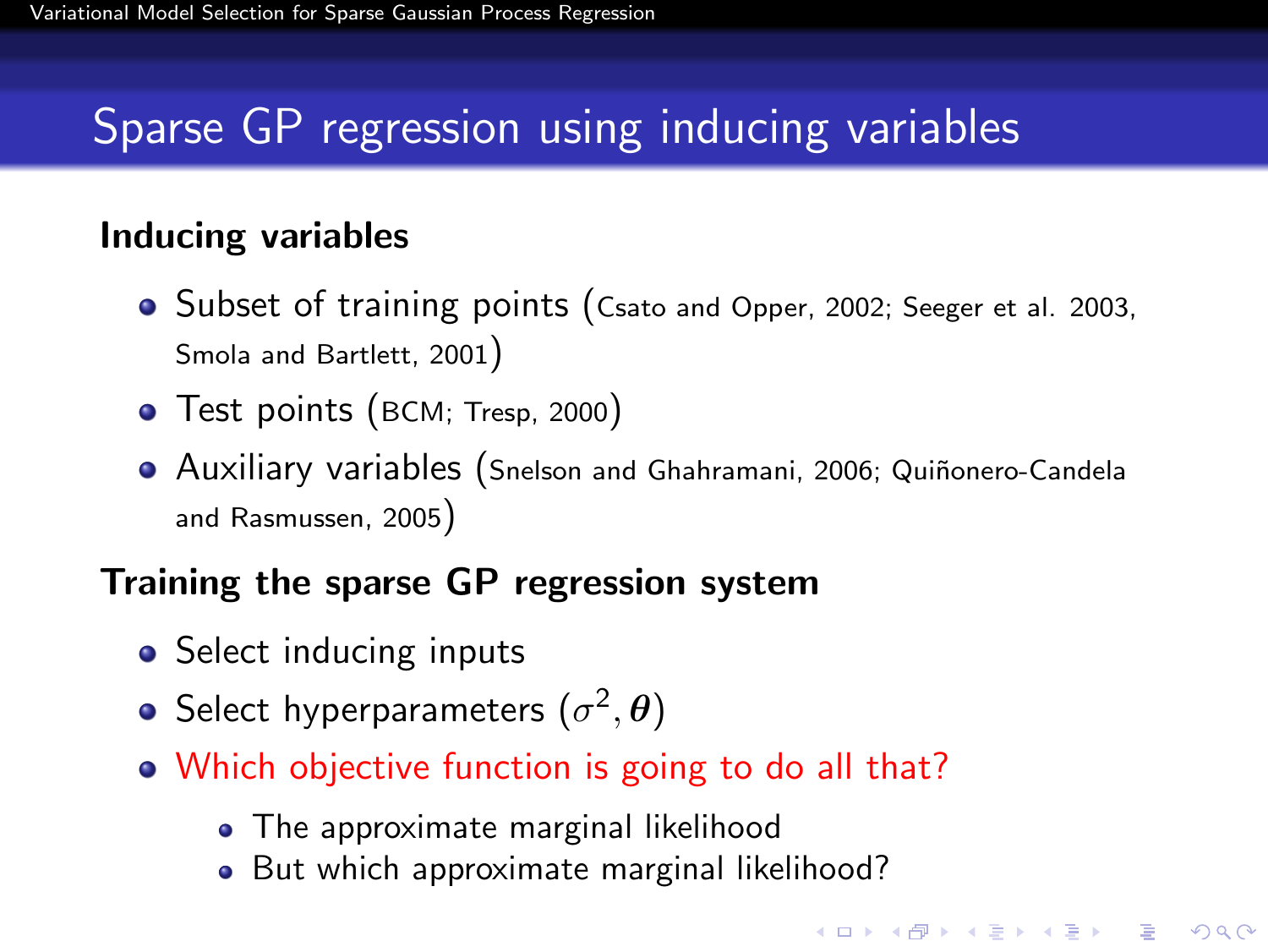# Sparse GP regression using inducing variables

#### Approximate marginal likelihoods currently used are derived

- by changing/approximating the likelihood  $p(y|f)$
- $\bullet$  by changing/approximating the prior  $p(f)$  (Quiñonero-Candela and Rasmussen, 2005)
- all have the form

$$
F_P=N(\mathbf{y}|\mathbf{0},\widetilde{K})
$$

where  $\tilde{K}$  is some approximation to the true covariance  $\sigma^2 I + K_{nn}$ 

#### Overfitting can often occur

- The approximate marginal likelihood is not a lower bound
- Joint learning of the inducing points and hyperparameters easily leads to overfittingKID KA KERKER KID KO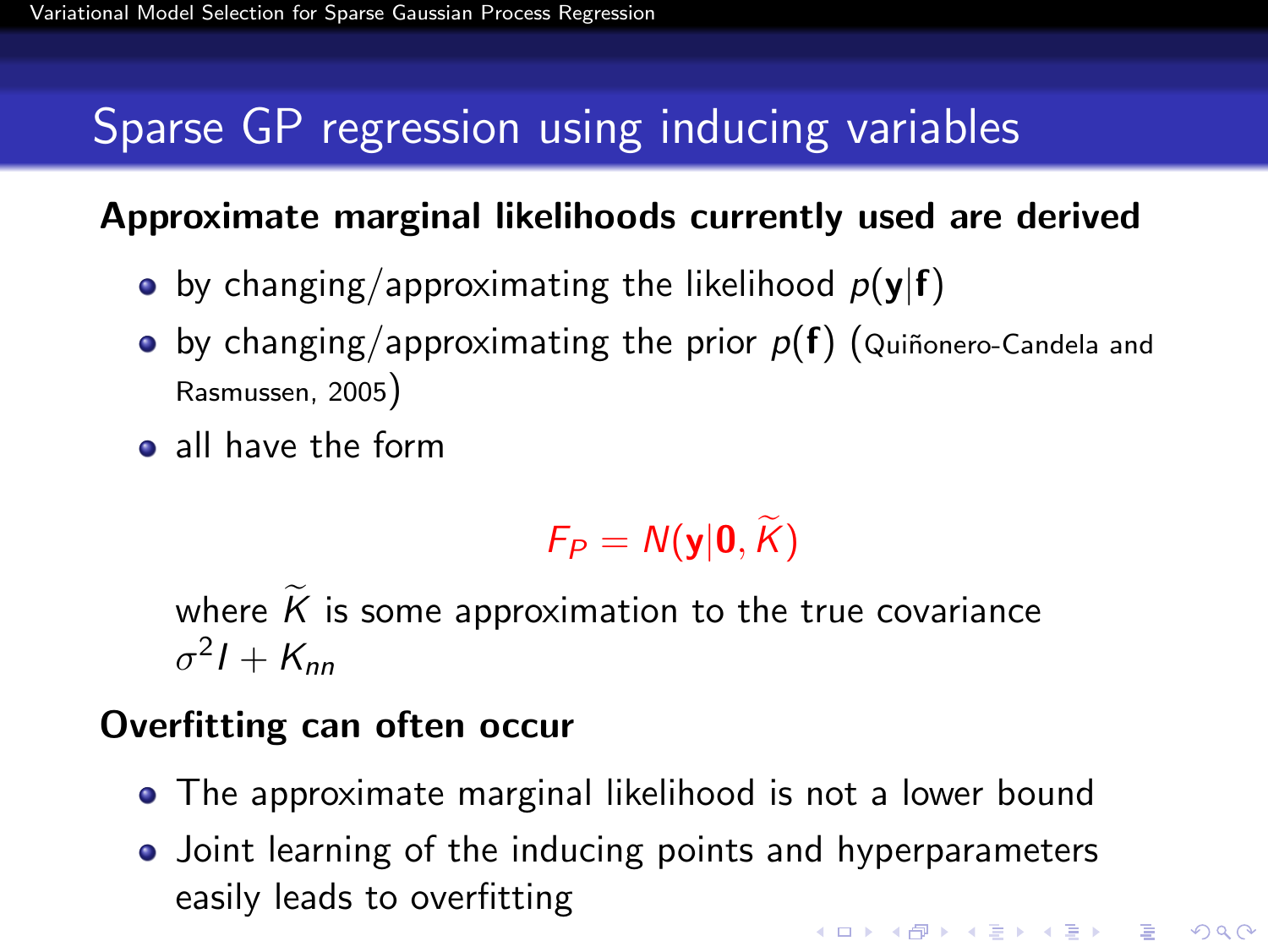### Sparse GP regression using inducing variables

#### What we wish to do here

- Do model selection in a different way
	- Never think about approximating the likelihood  $p(y|f)$  or the prior  $p(f)$
	- Apply standard variational inference
		- Just introduce a variational distribution to approximate the true posterior

**KORKAR KERKER EL VOLO** 

- That will give us a lower bound
- We will propose the bound for model selection
	- jointly handle inducing inputs and hyperparameters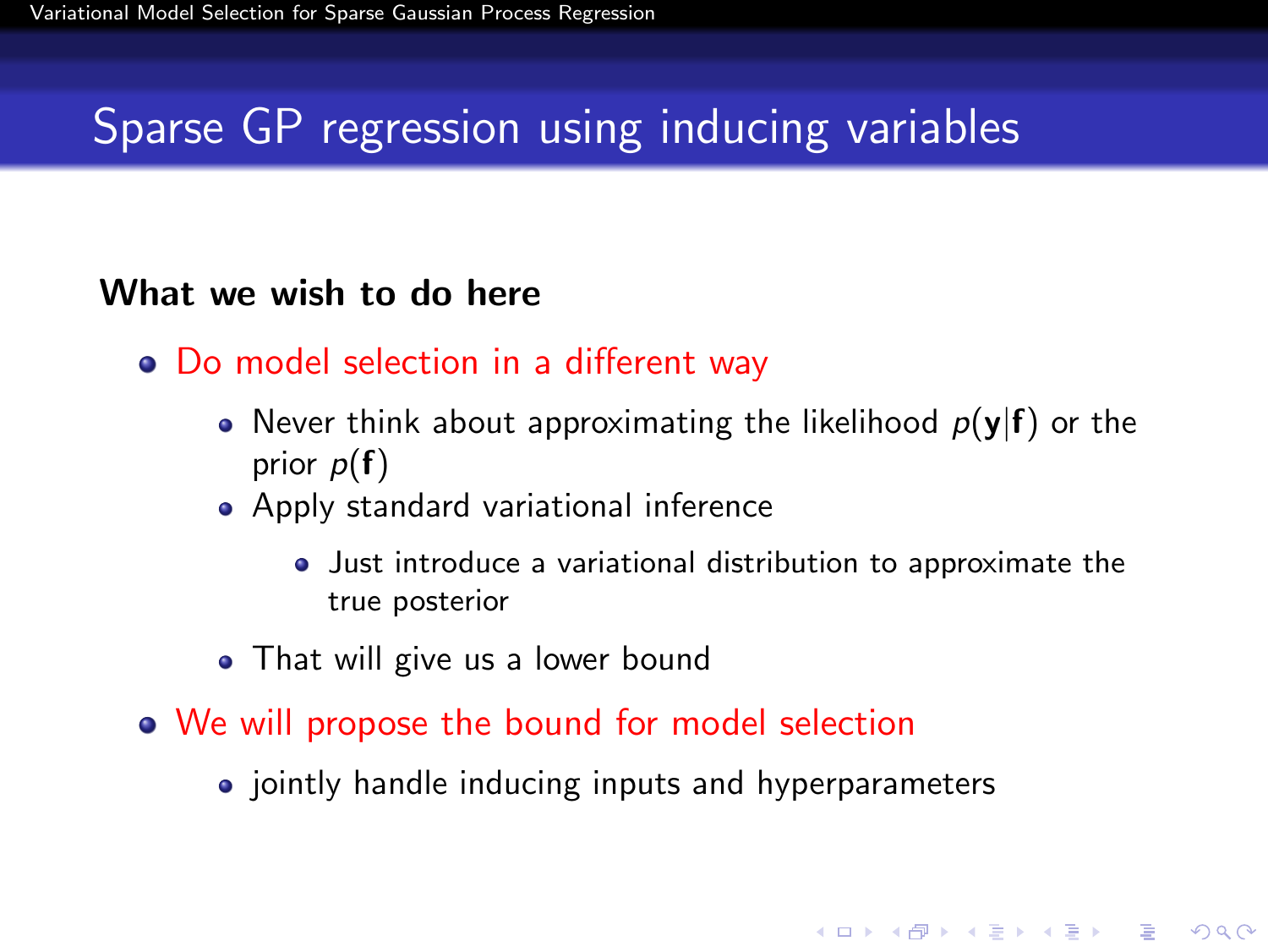### Auxiliary inducing variables (Snelson and Ghahramani, 2006)

- Auxiliary inducing variables: m latent function values  $f_m$ associated with arbitrary inputs  $X_m$
- Model augmentation: We augment the GP prior  $p(\mathbf{f},\mathbf{f}_m) = p(\mathbf{f}|\mathbf{f}_m)p(\mathbf{f}_m)$

joint  $p(y|f)p(f|f_m)p(f_m)$ marginal likelihood |  $\mathbf{f},\mathbf{f}_m$  $p(\mathbf{y}|\mathbf{f})p(\mathbf{f}|\mathbf{f}_m)p(\mathbf{f}_m)d\mathbf{f}d\mathbf{f}_m$ 

The model is unchanged! The predictive distribution and the marginal likelihood are the same

The parameters  $X_m$  play no active role (at the moment)...and there is no any fear about overfitting when we specify  $X_m$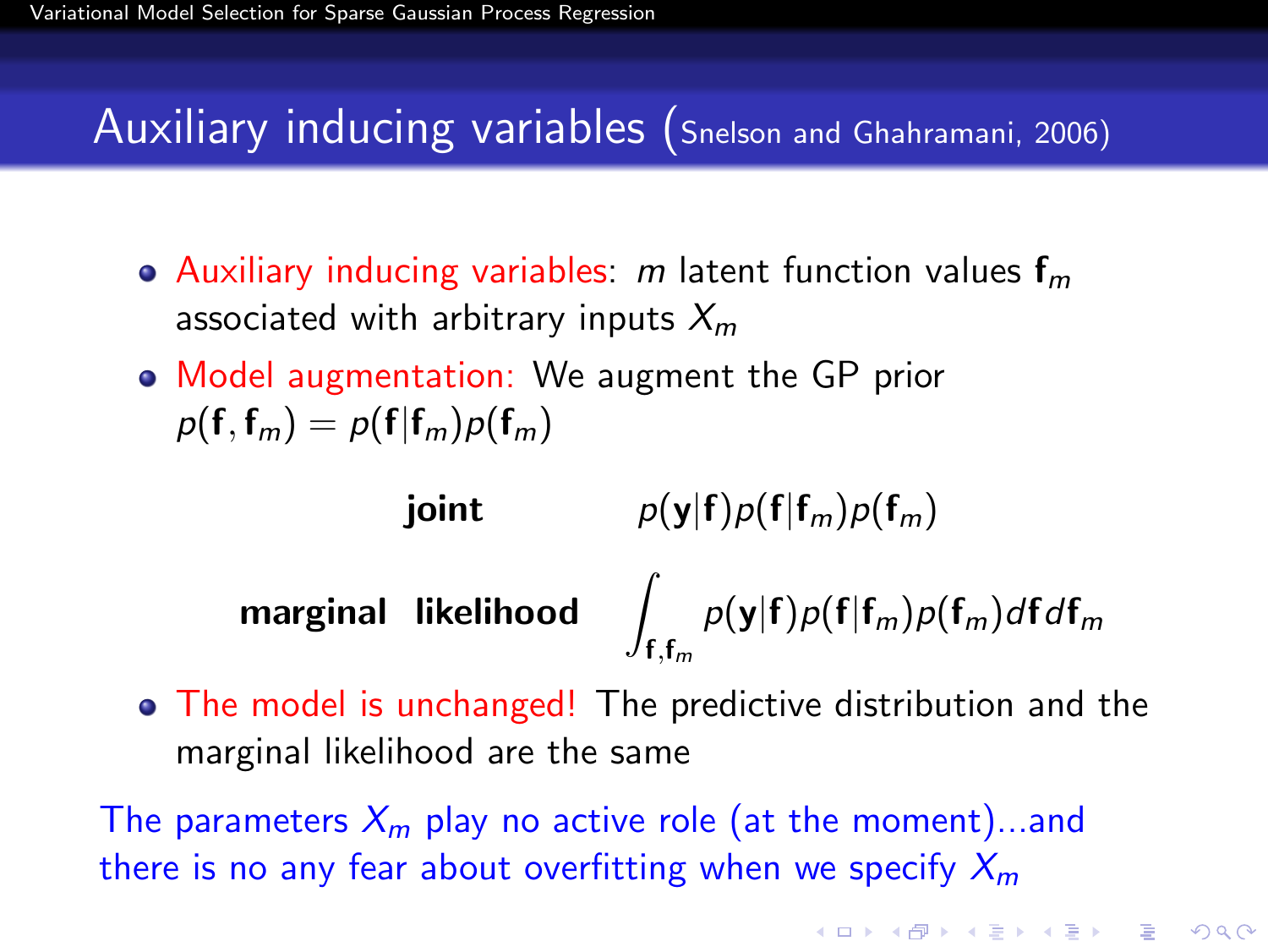### Auxiliary inducing variables

**What we wish:** To use the auxiliary variables  $(f_m, X_m)$  to facilitate inference about the training function values f

- Before we get there: Let's specify the ideal inducing variables
- Definition: We call  $(f_m, X_m)$  optimal when y and f are conditionally independent given  $f_m$

$$
p(\mathbf{f}|\mathbf{f}_m,\mathbf{y})=p(\mathbf{f}|\mathbf{f}_m)
$$

• At optimality: The augmented true posterior  $p(\mathbf{f}, \mathbf{f}_m | \mathbf{y})$ factorizes as

$$
p(\mathbf{f}, \mathbf{f}_m | \mathbf{y}) = p(\mathbf{f} | \mathbf{f}_m) p(\mathbf{f}_m | \mathbf{y})
$$

**KORKAR KERKER EL VOLO**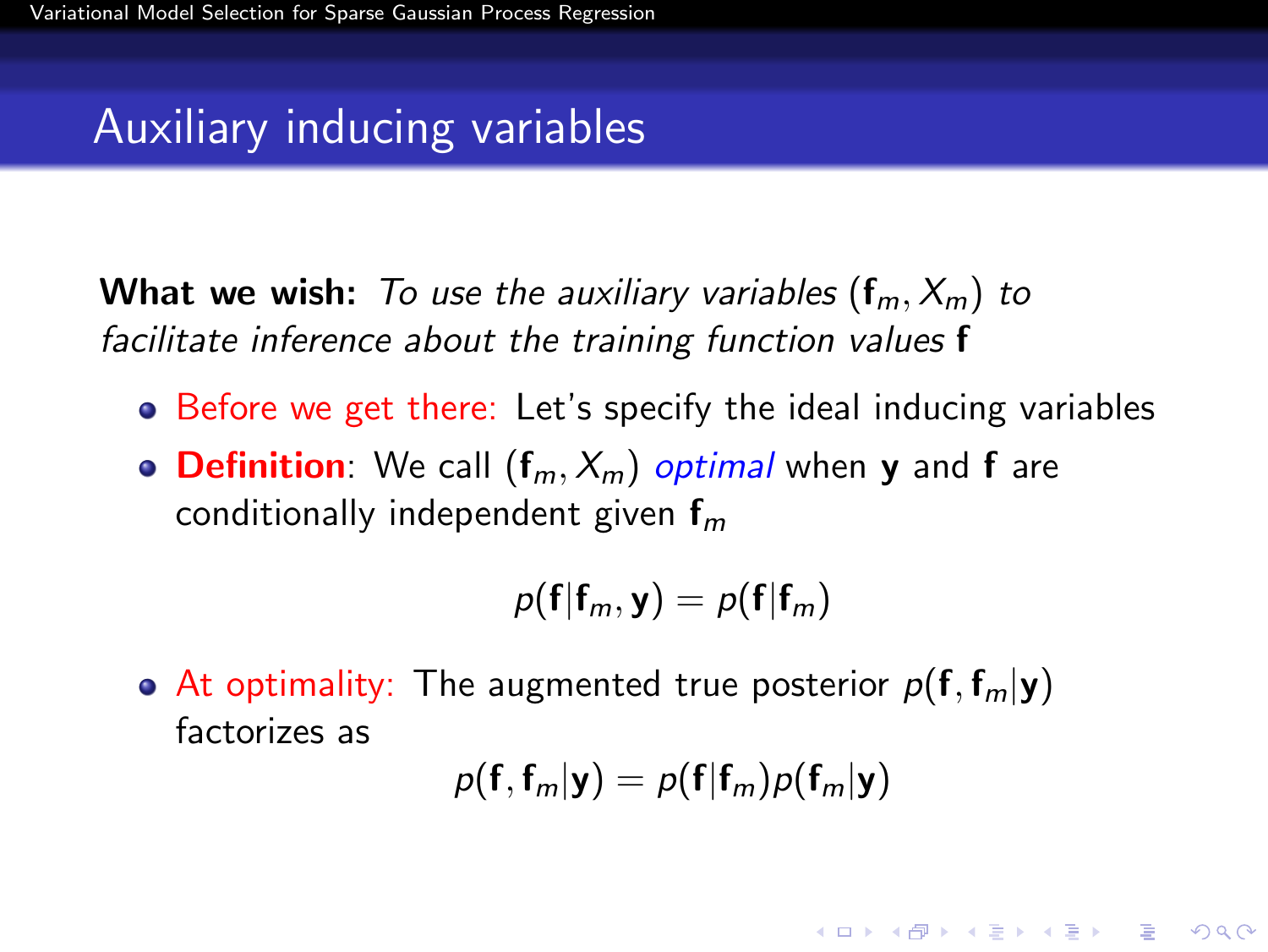### Auxiliary inducing variables

**What we wish:** To use the auxiliary variables  $(f_m, X_m)$  to facilitate inference about the training function values f

- Question: How can we discover optimal inducing variables?
- Answer: Minimize a distance between the true  $p(\mathbf{f}, \mathbf{f}_m | \mathbf{y})$  and an approximate  $q(\mathbf{f}, \mathbf{f}_m)$  wrt to  $X_m$  and (optionally) the number m
- $\bullet$  The key:  $q(\mathbf{f}, \mathbf{f}_m)$  must satisfy the factorization that holds for optimal inducing variables:

True 
$$
p(\mathbf{f}, \mathbf{f}_m | \mathbf{y}) = p(\mathbf{f} | \mathbf{f}_m, \mathbf{y}) p(\mathbf{f}_m | \mathbf{y})
$$

Approximate  $q(f, f_m) = p(f|f_m)\phi(f_m)$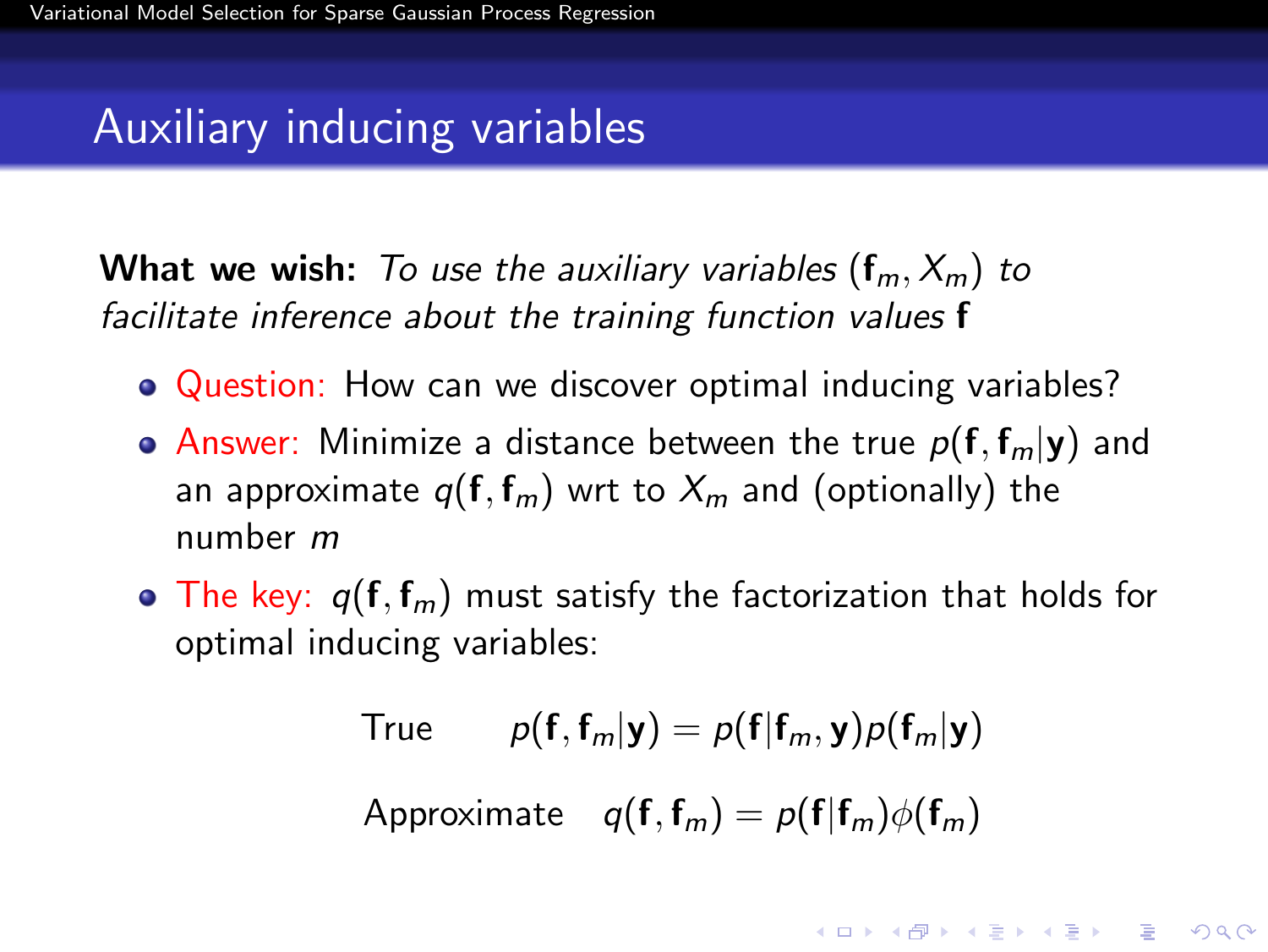### Variational learning of inducing variables

Variational distribution:

$$
q(\mathbf{f}, \mathbf{f}_m) = p(\mathbf{f} | \mathbf{f}_m) \phi(\mathbf{f}_m)
$$

 $\phi(\mathbf{f}_m)$  is an unconstrained variational distribution over  $\mathbf{f}_m$ 

- Standard variational inference: We minimize the divergence  $KL(q(f, f_m)||p(f, f_m|y))$
- Equivalently we maximize a bound on the true log marginal likelihood:

$$
F_V(X_m, \phi(\mathbf{f}_m)) = \int_{\mathbf{f}, \mathbf{f}_m} q(\mathbf{f}, \mathbf{f}_m) \log \frac{p(\mathbf{y}|\mathbf{f})p(\mathbf{f}|\mathbf{f}_m)p(\mathbf{f}_m)}{q(\mathbf{f}, \mathbf{f}_m)} d\mathbf{f} d\mathbf{f}_m
$$

**KORK ERKER ADE YOUR** 

<span id="page-11-0"></span>Let's compute this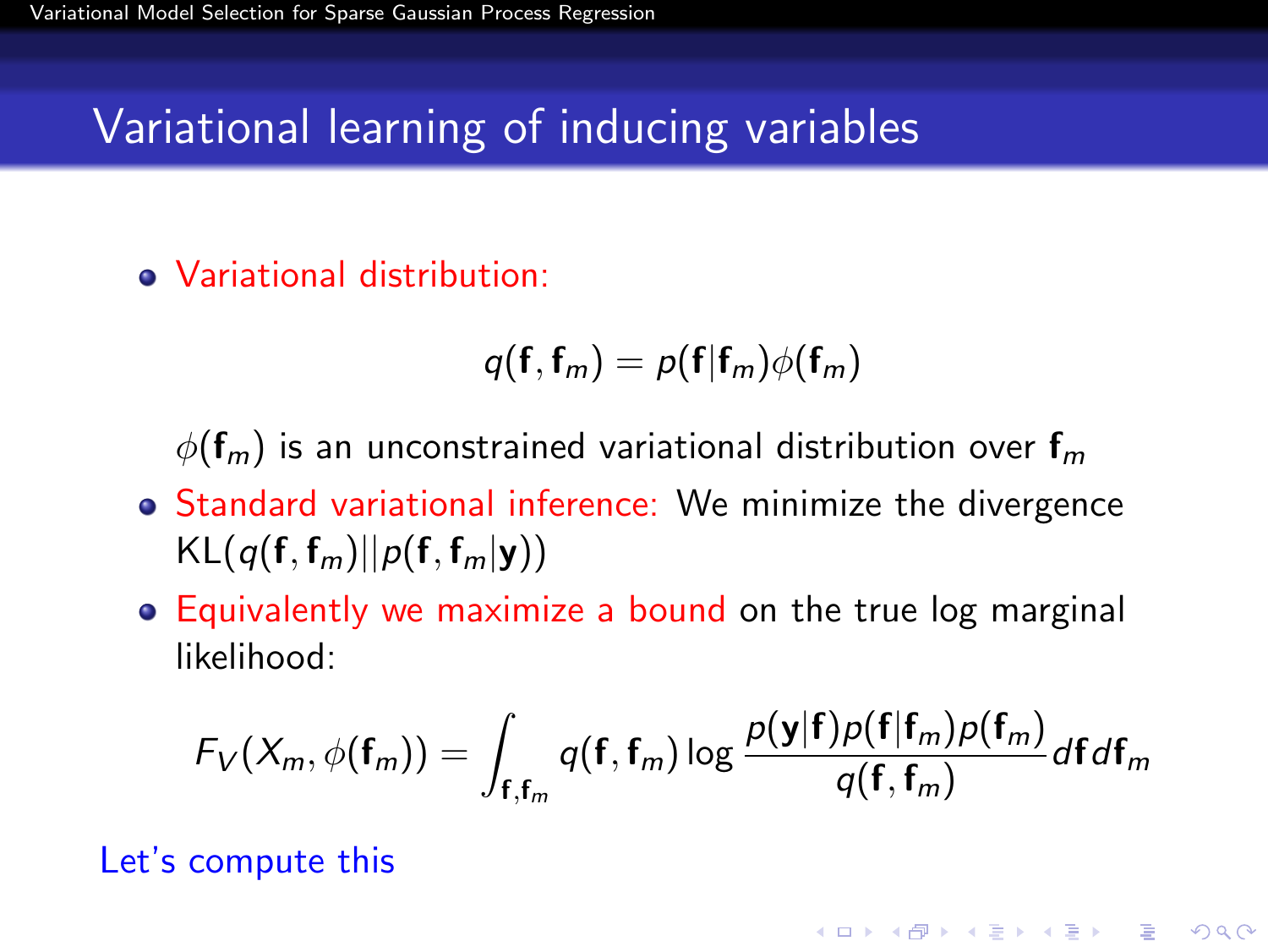### Computation of the variational bound

$$
F_V(X_m, \phi(\mathbf{f}_m)) = \int_{\mathbf{f}, \mathbf{f}_m} p(\mathbf{f} | \mathbf{f}_m) \phi(\mathbf{f}_m) \log \frac{p(\mathbf{y} | \mathbf{f}) p(\mathbf{f} | \mathbf{f}_m) p(\mathbf{f}_m)}{p(\mathbf{f} | \mathbf{f}_m) \phi(\mathbf{f}_m)} d\mathbf{f} d\mathbf{f}_m
$$
  
\n
$$
= \int_{\mathbf{f}, \mathbf{f}_m} p(\mathbf{f} | \mathbf{f}_m) \phi(\mathbf{f}_m) \log \frac{p(\mathbf{y} | \mathbf{f}) p(\mathbf{f}_m)}{\phi(\mathbf{f}_m)} d\mathbf{f} d\mathbf{f}_m
$$
  
\n
$$
= \int_{\mathbf{f}_m} \phi(\mathbf{f}_m) \left\{ \int_{\mathbf{f}} p(\mathbf{f} | \mathbf{f}_m) \log p(\mathbf{y} | \mathbf{f}) d\mathbf{f} + \log \frac{p(\mathbf{f}_m)}{\phi(\mathbf{f}_m)} \right\} d\mathbf{f}_m
$$
  
\n
$$
= \int_{\mathbf{f}_m} \phi(\mathbf{f}_m) \left\{ \log G(\mathbf{f}_m, \mathbf{y}) + \log \frac{p(\mathbf{f}_m)}{\phi(\mathbf{f}_m)} \right\} d\mathbf{f}_m
$$

<span id="page-12-0"></span>
$$
\log G(\mathbf{f}_m, \mathbf{y}) = \log \left[ N(\mathbf{y} | E[\mathbf{f} | \mathbf{f}_m], \sigma^2 I) \right] - \frac{1}{2\sigma^2} \text{Tr}[\text{Cov}(\mathbf{f} | \mathbf{f}_m)]
$$
  

$$
E[\mathbf{f} | \mathbf{f}_m] = K_{nm} K_{mm}^{-1} \mathbf{f}_m, \text{Cov}(\mathbf{f} | \mathbf{f}_m) = K_{nn} - K_{nm} K_{mm}^{-1} K_{mn}.
$$

1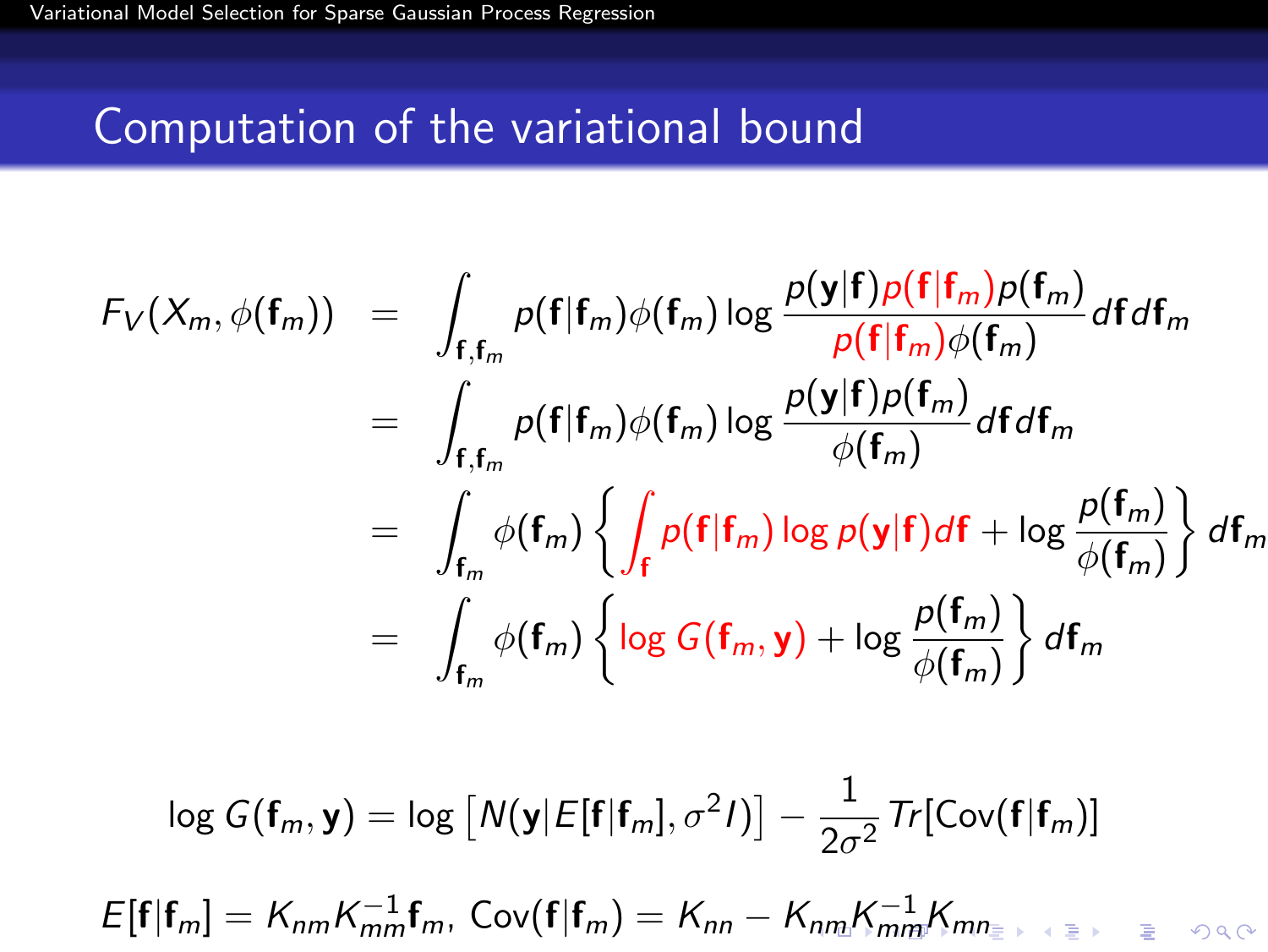#### Computation of the variational bound

• Merge the logs

$$
F_V(X_m, \phi(\mathbf{f}_m)) = \int_{\mathbf{f}_m} \phi(\mathbf{f}_m) \left\{ \log \frac{G(\mathbf{f}_m, \mathbf{y}) \rho(\mathbf{f}_m)}{\phi(\mathbf{f}_m)} \right\} d\mathbf{f}_m
$$

• Reverse Jensen's inequality to maximize wrt  $\phi(\mathbf{f}_m)$ :

$$
F_V(X_m) = \log \int_{\mathbf{f}_m} G(\mathbf{f}_m, \mathbf{y}) p(\mathbf{f}_m) d\mathbf{f}_m
$$
  
\n
$$
= \log \int_{\mathbf{f}_m} N(\mathbf{y} | \alpha_m, \sigma^2 I) p(\mathbf{f}_m) d\mathbf{f}_m - \frac{1}{2\sigma^2} Tr[ Cov(\mathbf{f} | \mathbf{f}_m)]
$$
  
\n
$$
= \log [N(\mathbf{y} | \mathbf{0}, \sigma^2 I + K_{nm} K_{mm}^{-1} K_{mn})] - \frac{1}{2\sigma^2} Tr[ Cov(\mathbf{f} | \mathbf{f}_m)]
$$

<span id="page-13-0"></span>where 
$$
Cov(\mathbf{f}|\mathbf{f}_m) = K_{nn} - K_{nm}K_{mm}^{-1}K_{mn}
$$

K ロ ▶ K @ ▶ K 할 > K 할 > 1 할 > 1 이익어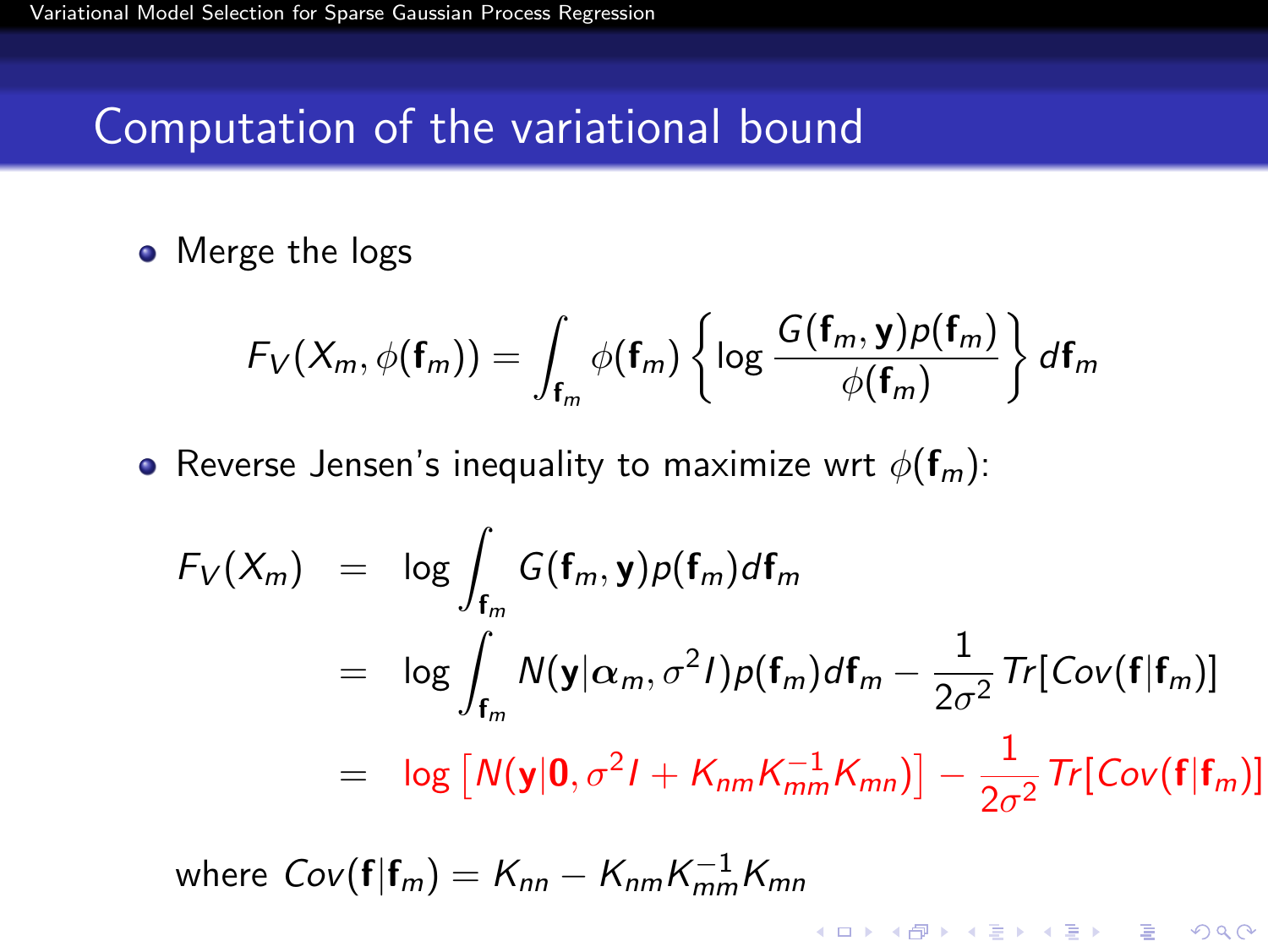#### Variational bound versus PP log likelihood

The traditional projected process (PP or DTC) log likelihood is

$$
F_P = \log \left[ N(\mathbf{y}|\mathbf{0}, \sigma^2 I + K_{nm} K_{mm}^{-1} K_{mn}) \right]
$$

• What we obtained is

$$
F_V = \log \left[ N(\mathbf{y}|\mathbf{0}, \sigma^2 I + K_{nm} K_{mm}^{-1} K_{mn}) \right] - \frac{1}{2\sigma^2} \text{Tr}[K_{nn} - K_{nm} K_{mm}^{-1} K_{mn}]
$$

• We got this extra trace term (the total variance of  $p(f|f_m)$ )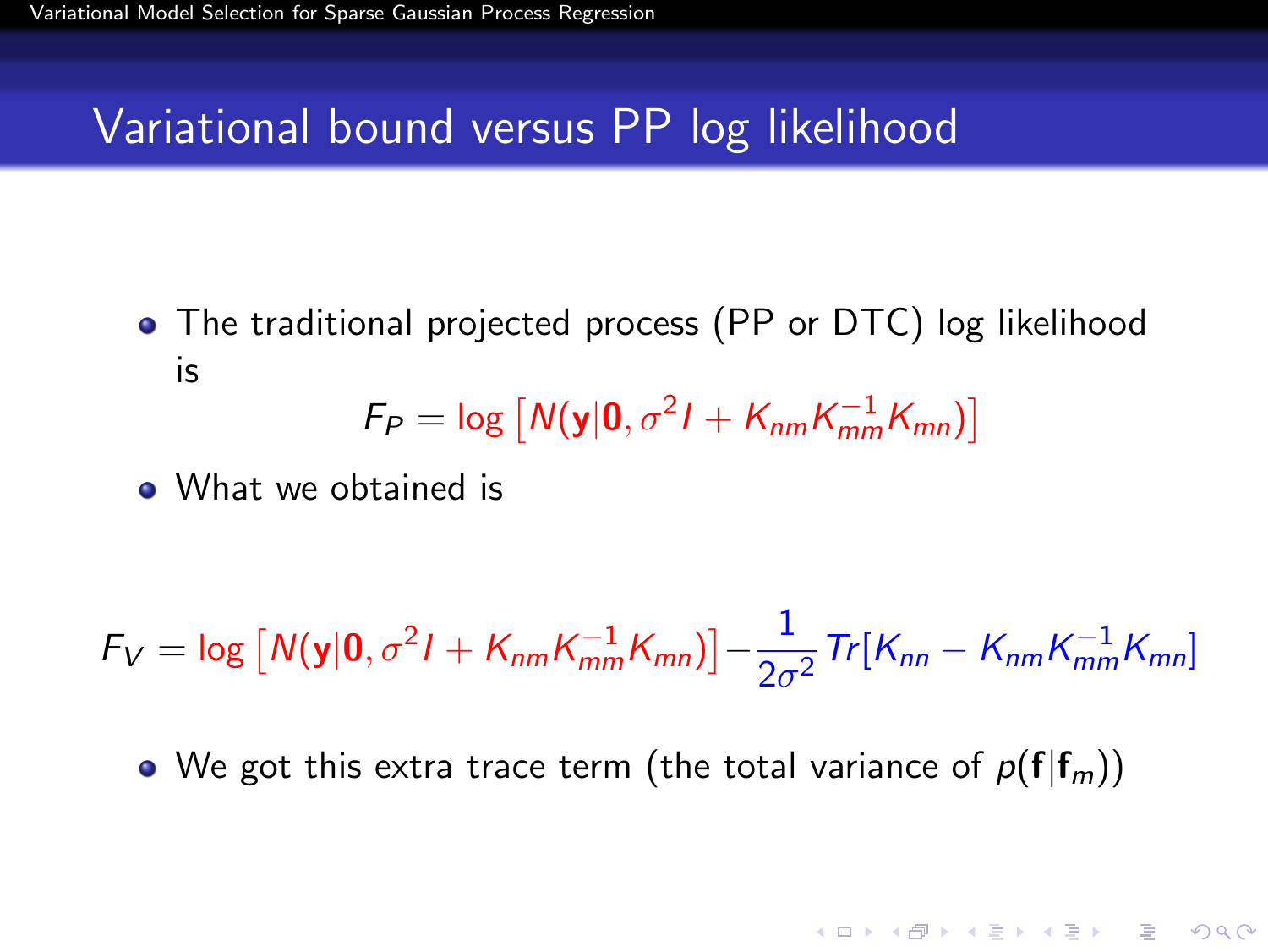# Optimal  $\phi^*(\mathbf{f}_m)$  and predictive distribution

The optimal  $\phi^*(\mathbf{f}_m)$  that corresponds to the above bound gives rise to the PP predictive distribution (Csato and Opper, 2002; Seeger and Williams and Lawrence, 2003)

**KORKAR KERKER EL VOLO** 

The approximate predictive distribution is identical to PP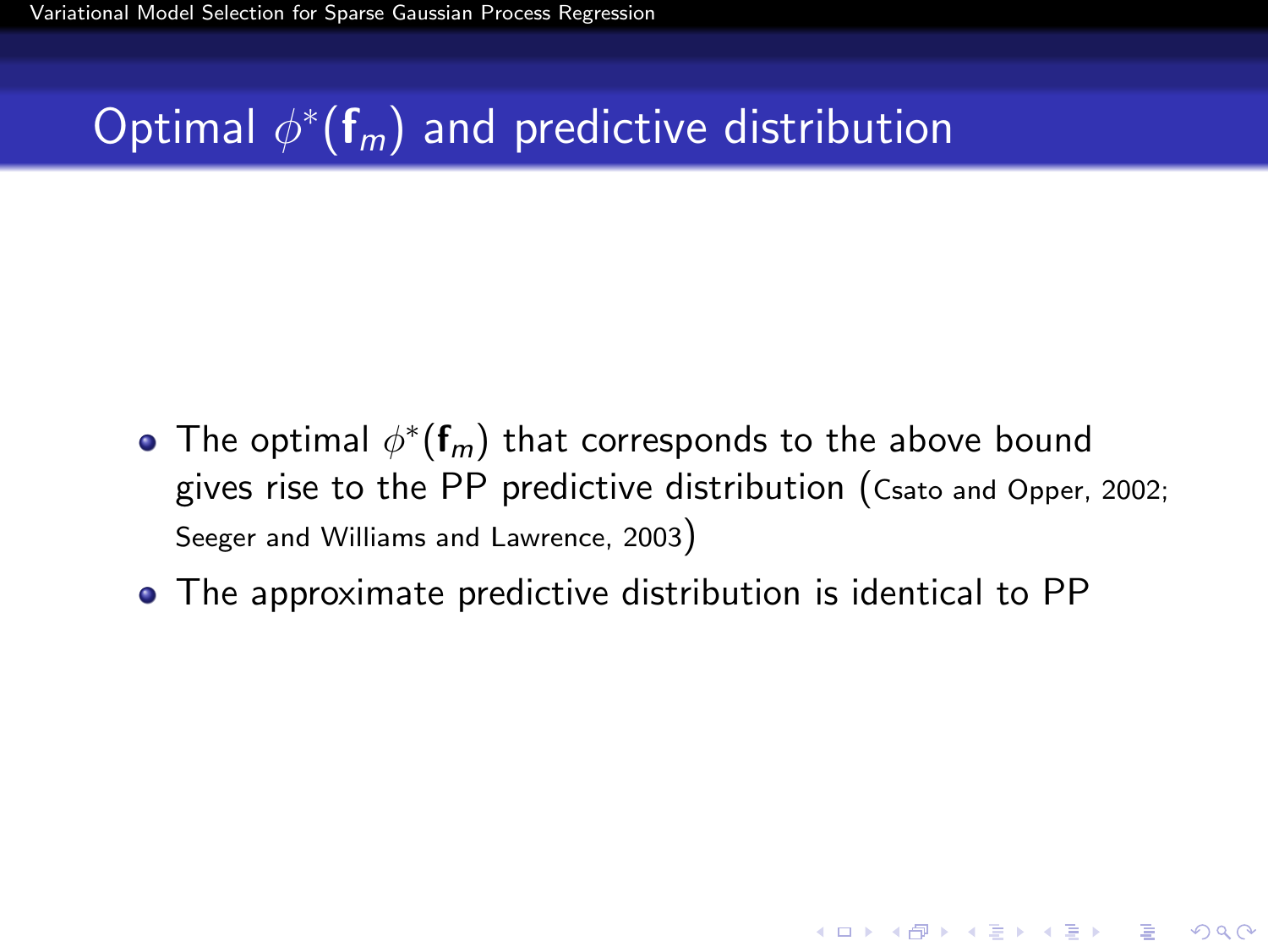#### Variational bound for model selection

Learning inducing inputs  $\lambda_m$  and  $(\sigma^2, \boldsymbol{\theta})$  using continuous optimization

Maximize the bound wrt to  $(X_m, \sigma^2, \theta)$ 

$$
F_V = \log \left[ N(\mathbf{y}|\mathbf{0}, \sigma^2 I + K_{nm} K_{mm}^{-1} K_{mn}) \right] - \frac{1}{2\sigma^2} \text{Tr}[K_{nn} - K_{nm} K_{mm}^{-1} K_{mn}]
$$

- The first term encourages fitting the data **y**
- The second trace term says to minimize the total variance of  $p(f|f_m)$

**KORKAR KERKER EL VOLO** 

The trace  $Tr[K_{nn} - K_{nm}K_{mm}^{-1}K_{mn}]$  can stand on its own as an objective function for sparse GP learning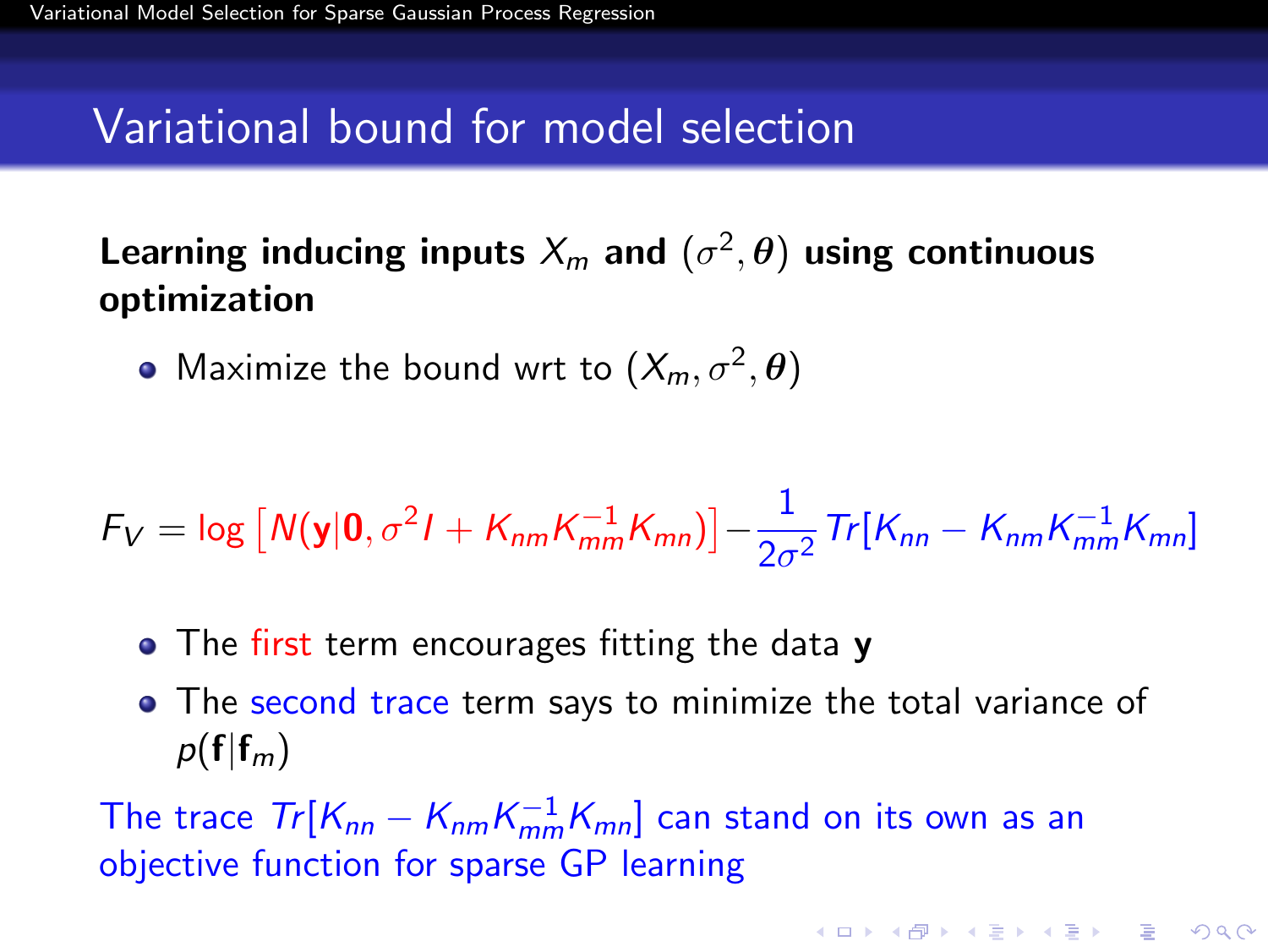### Variational bound for model selection

When the bound becomes equal to the true marginal log likelihood, i.e

$$
F_V = \log p(\mathbf{y}),
$$

**KORK ERKER ADE YOUR** 

then:

$$
\bullet \ \ Tr[K_{nn} - K_{nm}K_{mm}^{-1}K_{mn}] = 0
$$

$$
\bullet \ \ K_{nn} = K_{nm} K_{mm}^{-1} K_{mn}
$$

- $p(f|f_m)$  becomes a delta function
- We can reproduce the full/exact GP prediction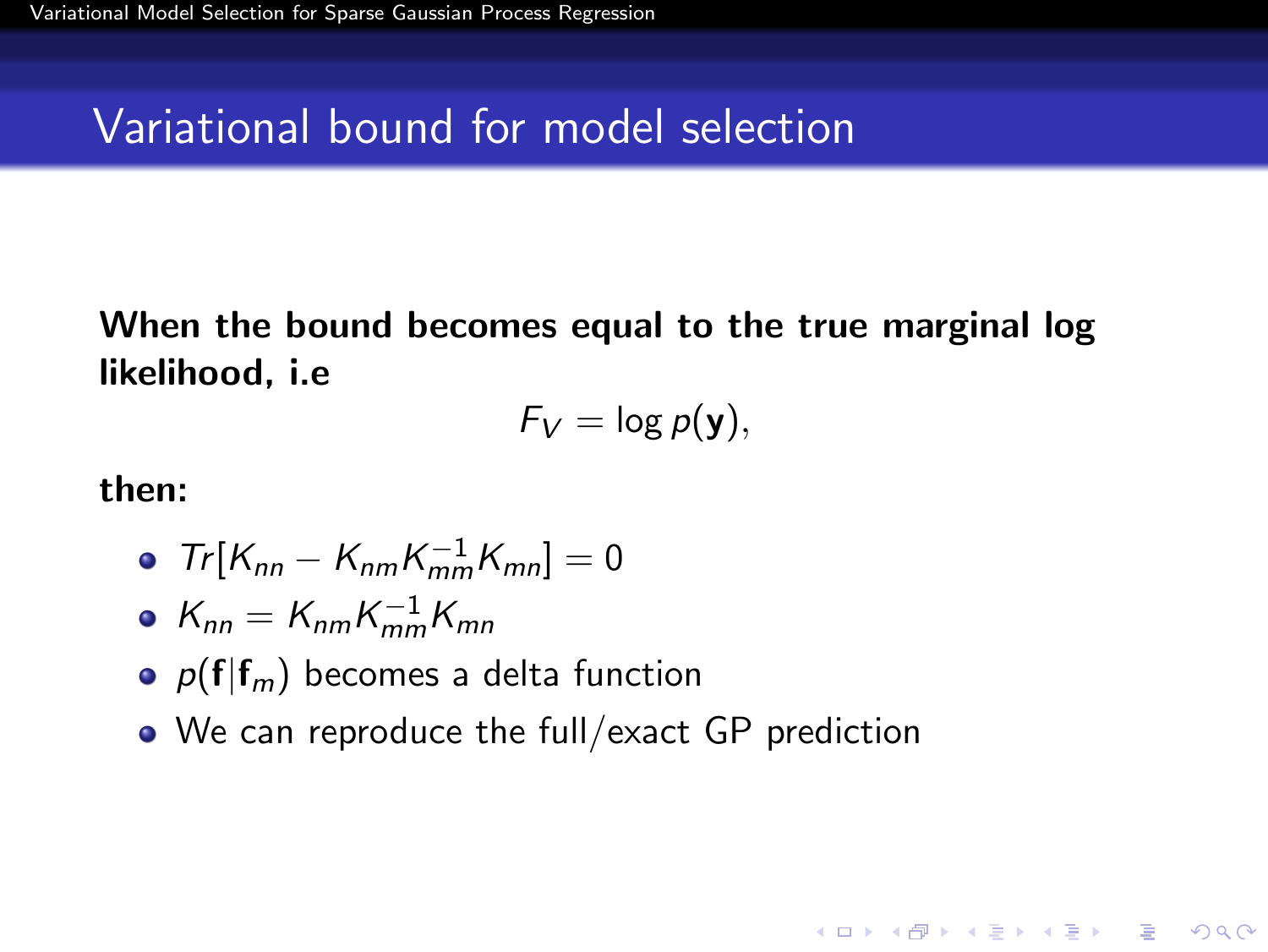#### Illustrative comparison on Ed Snelson's toy data



We compare the traditional PP/DTC log likelihood

$$
F_P = \log \left[ N(\mathbf{y}|\mathbf{0}, \sigma^2 I + K_{nm} K_{mm}^{-1} K_{mn}) \right]
$$

and the bound

 $F_V = \log \left[ N(\mathbf{y}|\mathbf{0}, \sigma^2 I + K_{nm} K_{mm}^{-1} K_{mn}) \right] - \frac{1}{2\sigma^2}$  $\frac{1}{2\sigma^2} Tr[K_{nn} - K_{nm}K_{mm}^{-1}K_{mn}]$ We will jointly maximize over  $(X_m,\sigma^2,\boldsymbol{\theta})$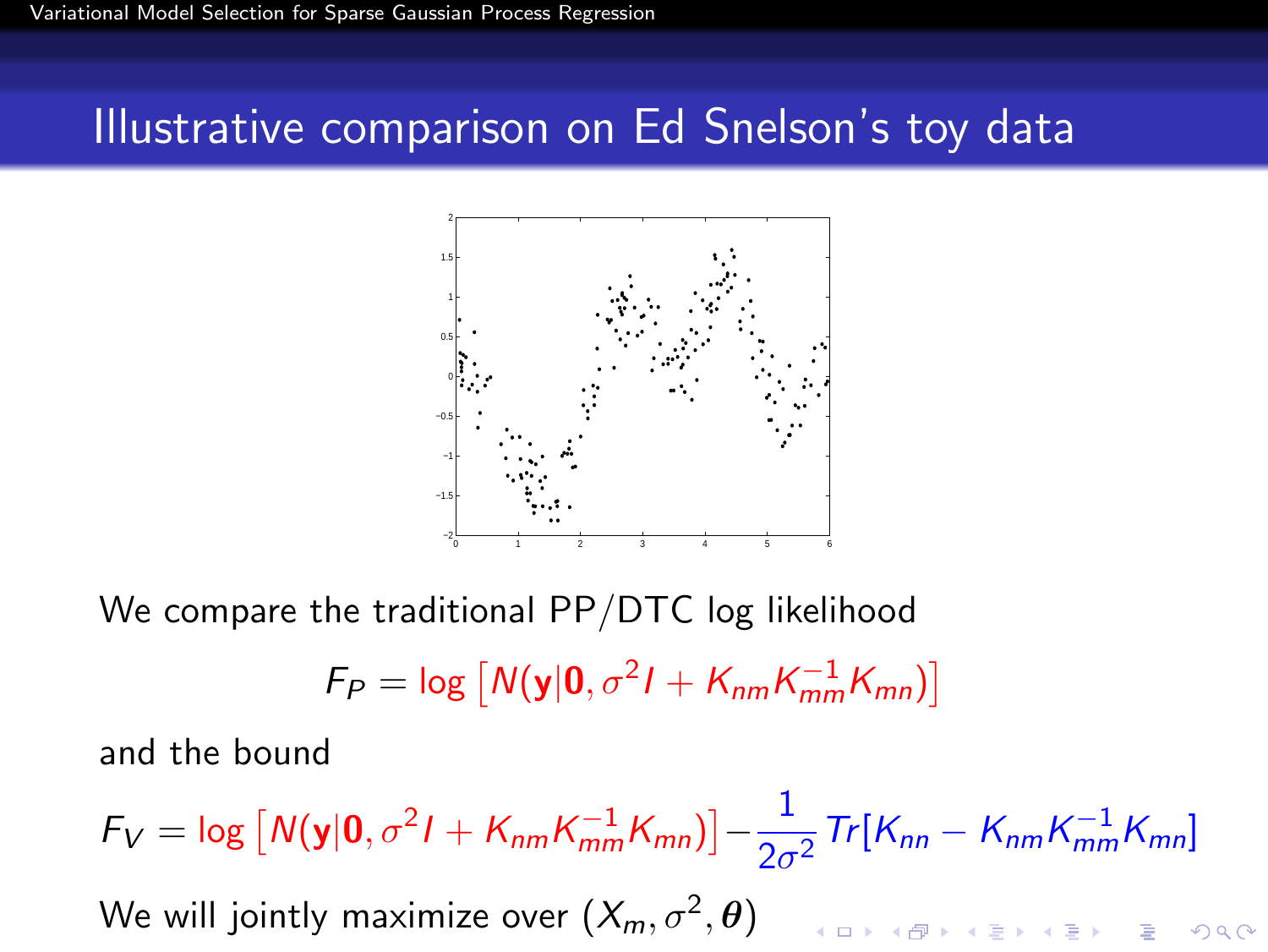200 training points, red line is the full GP, blue line the sparse GP. We used 8, 10 and 15 inducing points

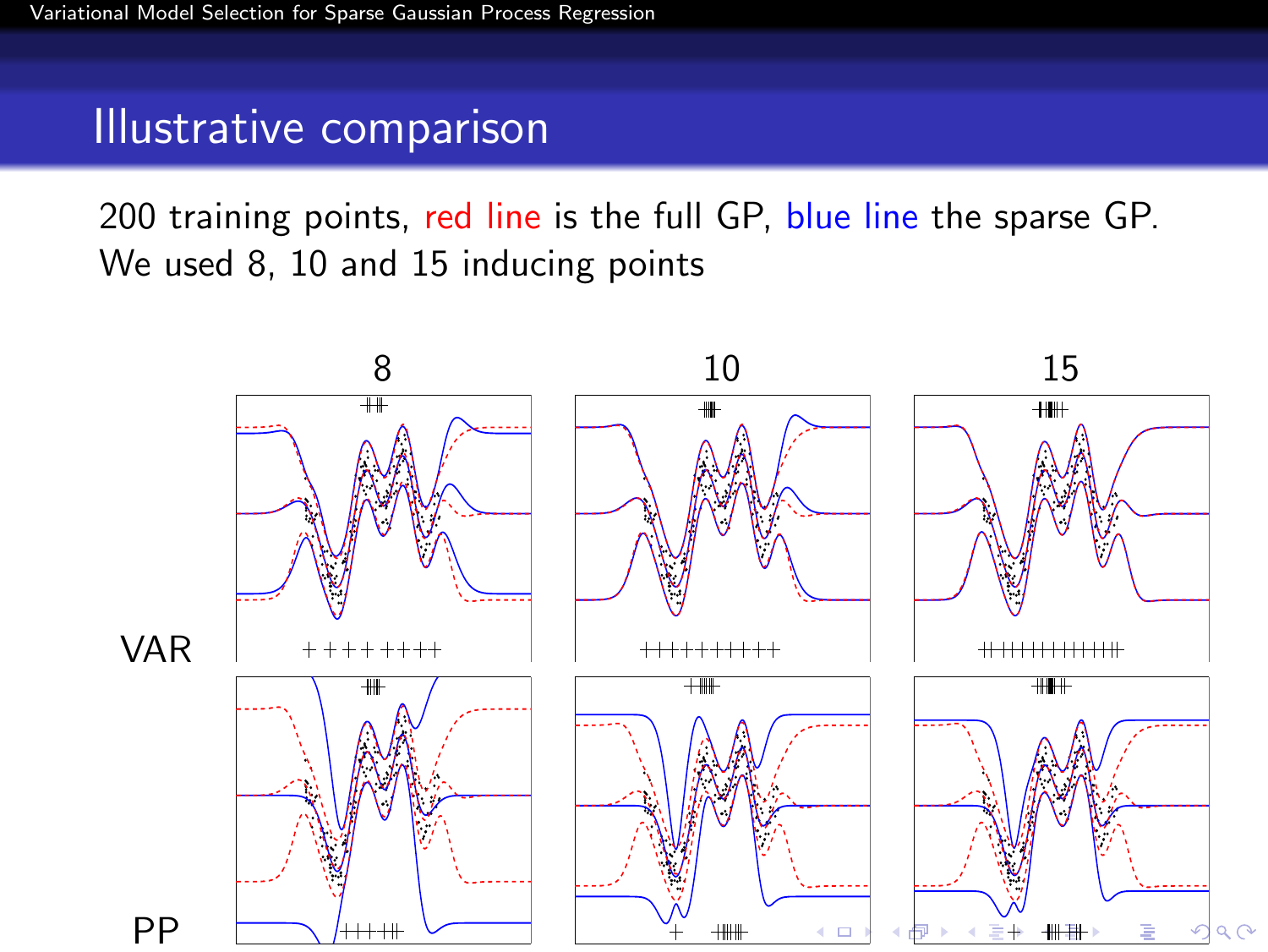**exponential Kernel** 
$$
\sigma_f^2 \exp\left(-\frac{(\mathbf{x}_m - \mathbf{x}_n)^2}{2\ell^2}\right)
$$

Table: Model parameters found by variational training

|                               |          | 10       | 15       | FULL GP  |
|-------------------------------|----------|----------|----------|----------|
| ρ2                            | 0.5050   | 0.4327   | 0.3573   | 0.3561   |
| $\frac{\sigma_f^2}{\sigma^2}$ | 0.5736   | 0.6820   | 0.6854   | 0.6833   |
|                               | 0.0859   | 0.0817   | 0.0796   | 0.0796   |
| $M$ argL                      | -63.5282 | -57.6909 | -55.5708 | -55.5647 |

#### There is a pattern here (observed in many datasets)

- The noise  $\sigma^2$  decreases with the number of inducing points, until full GP is matched
- <span id="page-20-0"></span>• This is desirable: The method prefers to explain some signal as noise when the number of inducing variables is not enough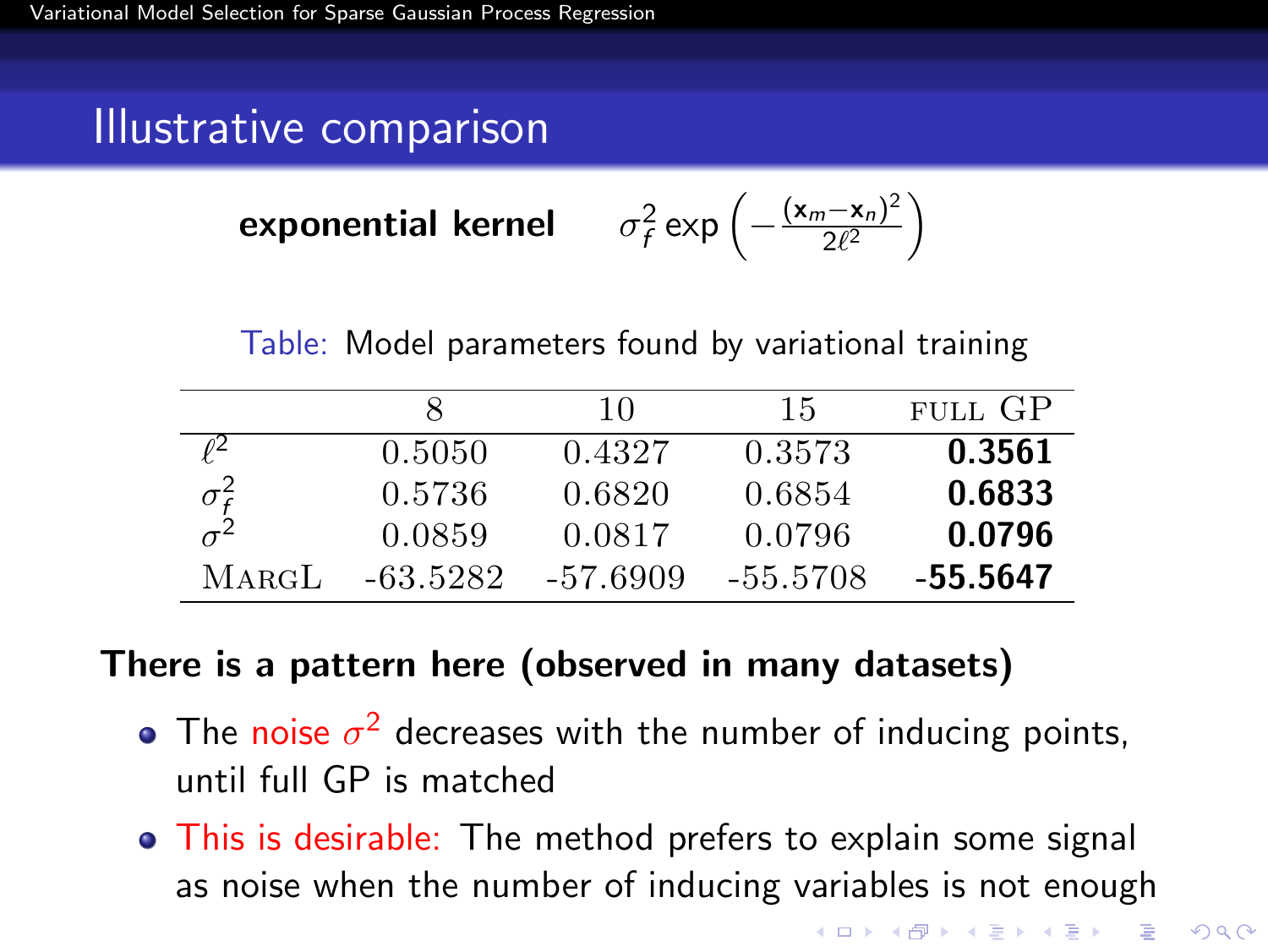#### A more challenging problem



 $^1$ using the MATLAB comma[nd](#page-20-0)  $X=X(1:10:end)$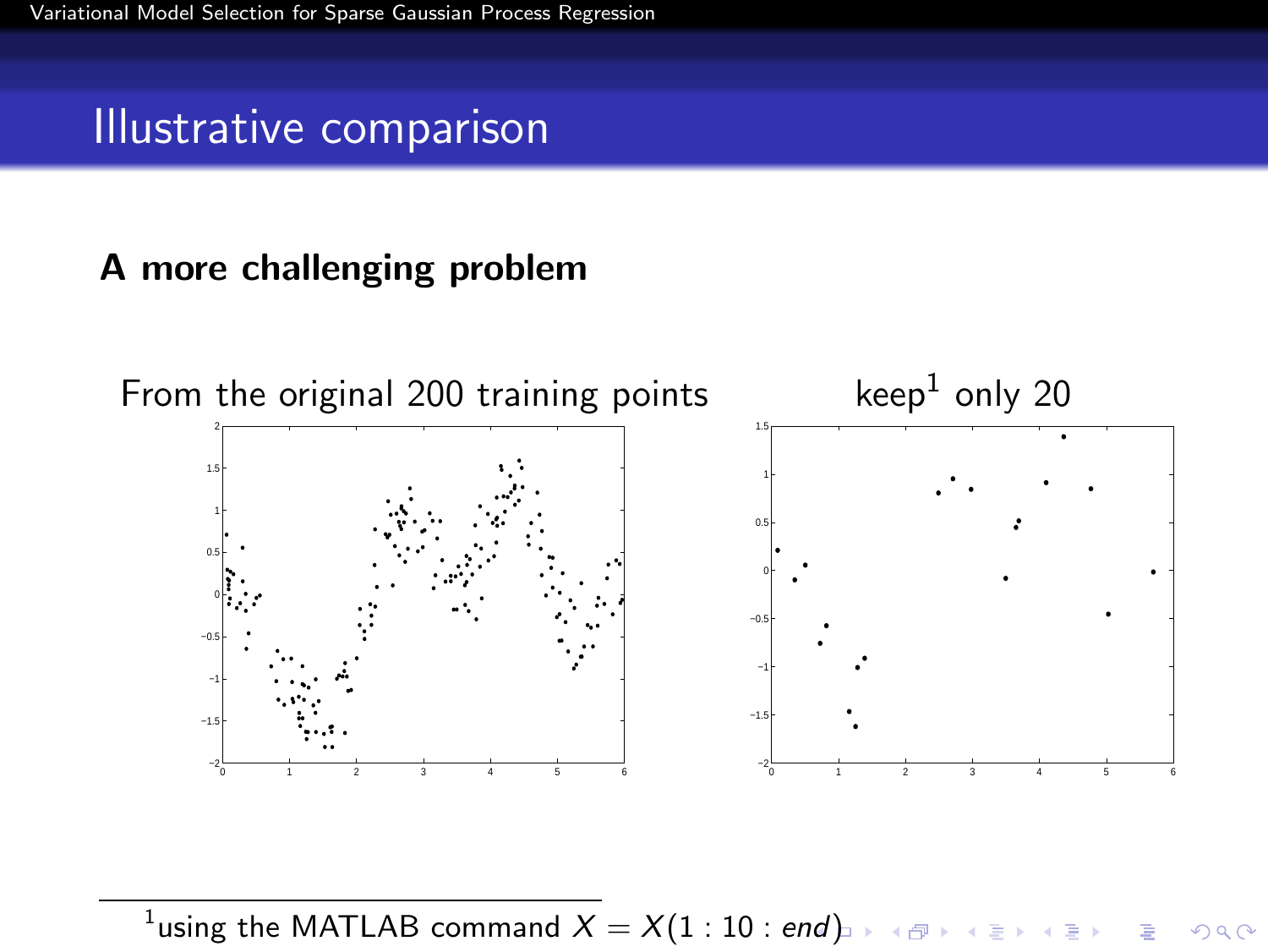<span id="page-22-0"></span>

イロト イ部 トイモト イモ  $290$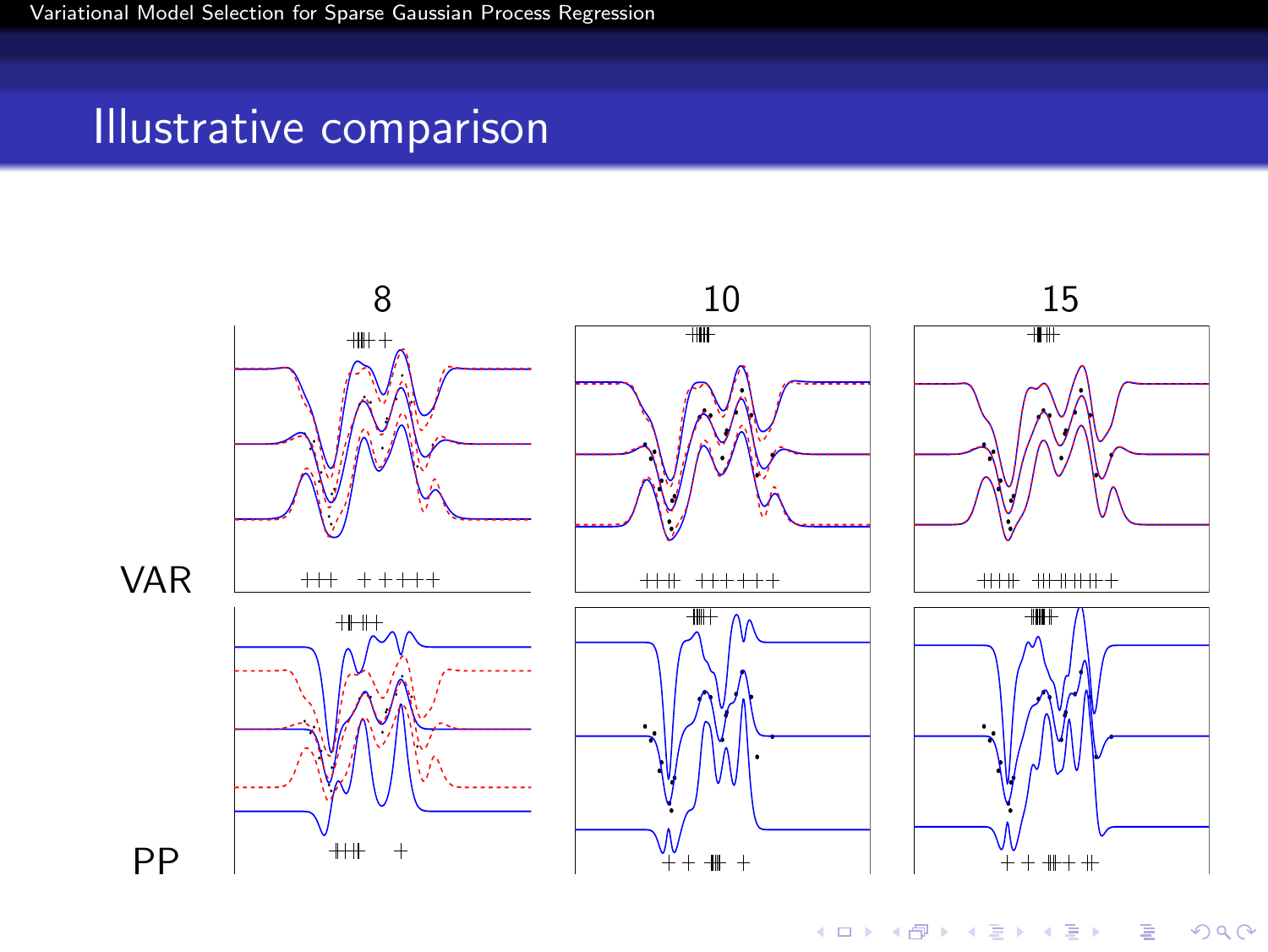**exponential kernel** 
$$
\sigma_f^2 \exp\left(-\frac{(\mathbf{x}_m - \mathbf{x}_n)^2}{2\ell^2}\right)
$$

Table: Model parameters found by variational training

|                               |            | 10         | 15       | FULL GP  |
|-------------------------------|------------|------------|----------|----------|
| f2                            | 0.2621     | 0.2808     | 0.1804   | 0.1798   |
| $\frac{\sigma_f^2}{\sigma^2}$ | 0.3721     | 0.5334     | 0.5209   | 0.5209   |
|                               | 0.1163     | 0.0846     | 0.0647   | 0.0646   |
| $M$ ARGL                      | $-16.0995$ | $-14.8373$ | -14.3473 | -14.3461 |

Table: Model parameters found by PP marginal likelihood

<span id="page-23-0"></span>

|                    |         | 10      | 15      | FULL GP  |
|--------------------|---------|---------|---------|----------|
| OZ.                | 0.0766  | 0.0632  | 0.0593  | 0.1798   |
| $\sigma_{\rm f}^2$ | 1.0846  | 1.1353  | 1.1939  | 0.5209   |
| $\sigma^2$         | 0.0536  | 0.0589  | 0.0531  | 0.0646   |
| MARGL              | -8.7969 | -8.3492 | -8.0989 | -14.3461 |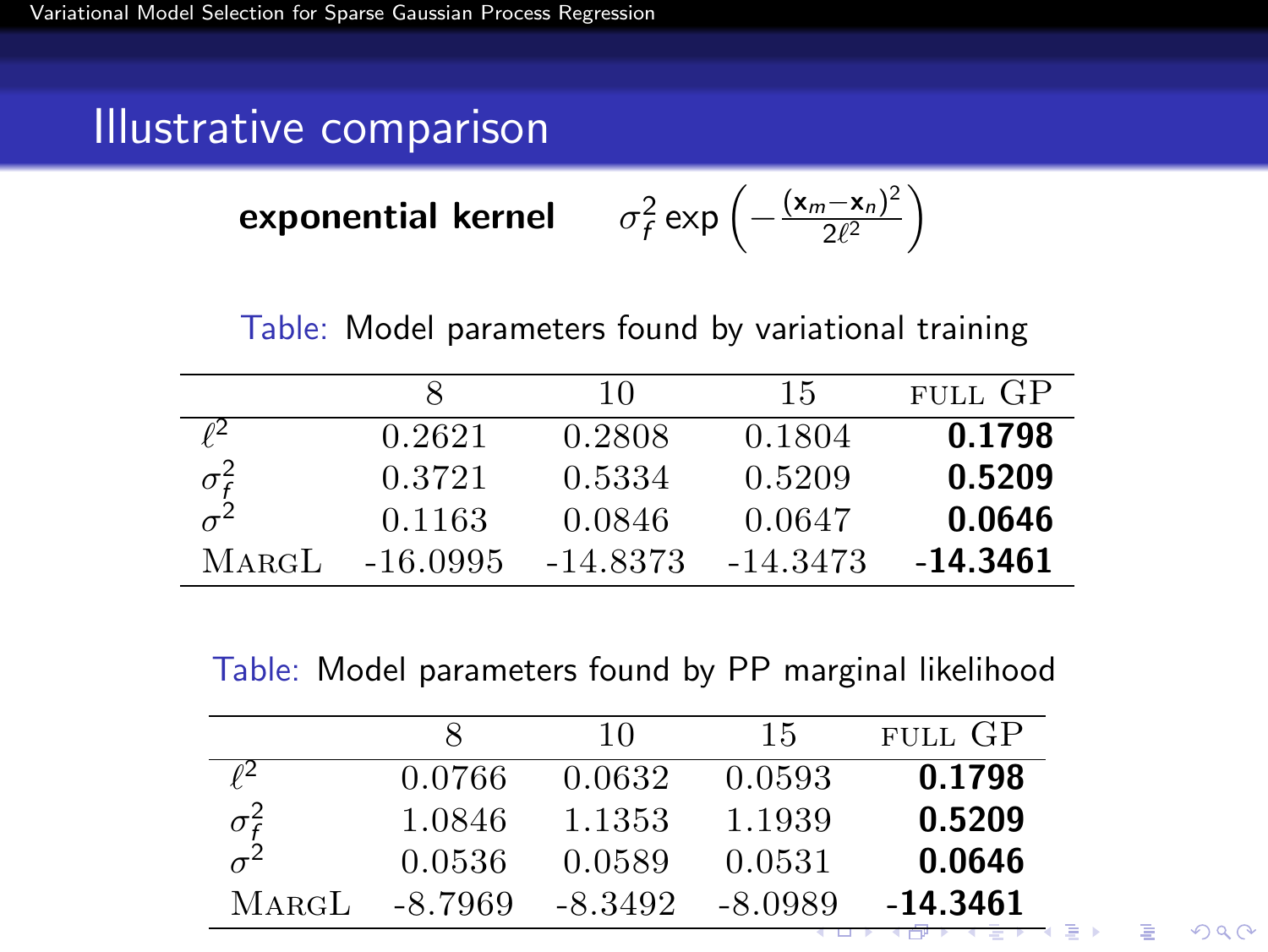### Variational bound compared to PP likelihood

- The variational method converges to the full GP model in a systematic way as we increase the number of inducing variables
- **If** tends to find smoother predictive distributions than the full GP (the decreasing  $\sigma^2$  pattern) when the amount of inducing variables is not enough
- The PP marginal likelihood will not converge to the full GP as we increase the number of inducing inputs and maximize over them

4 D > 4 P + 4 B + 4 B + B + 9 Q O

<span id="page-24-0"></span>• PP tends to interpolate the training examples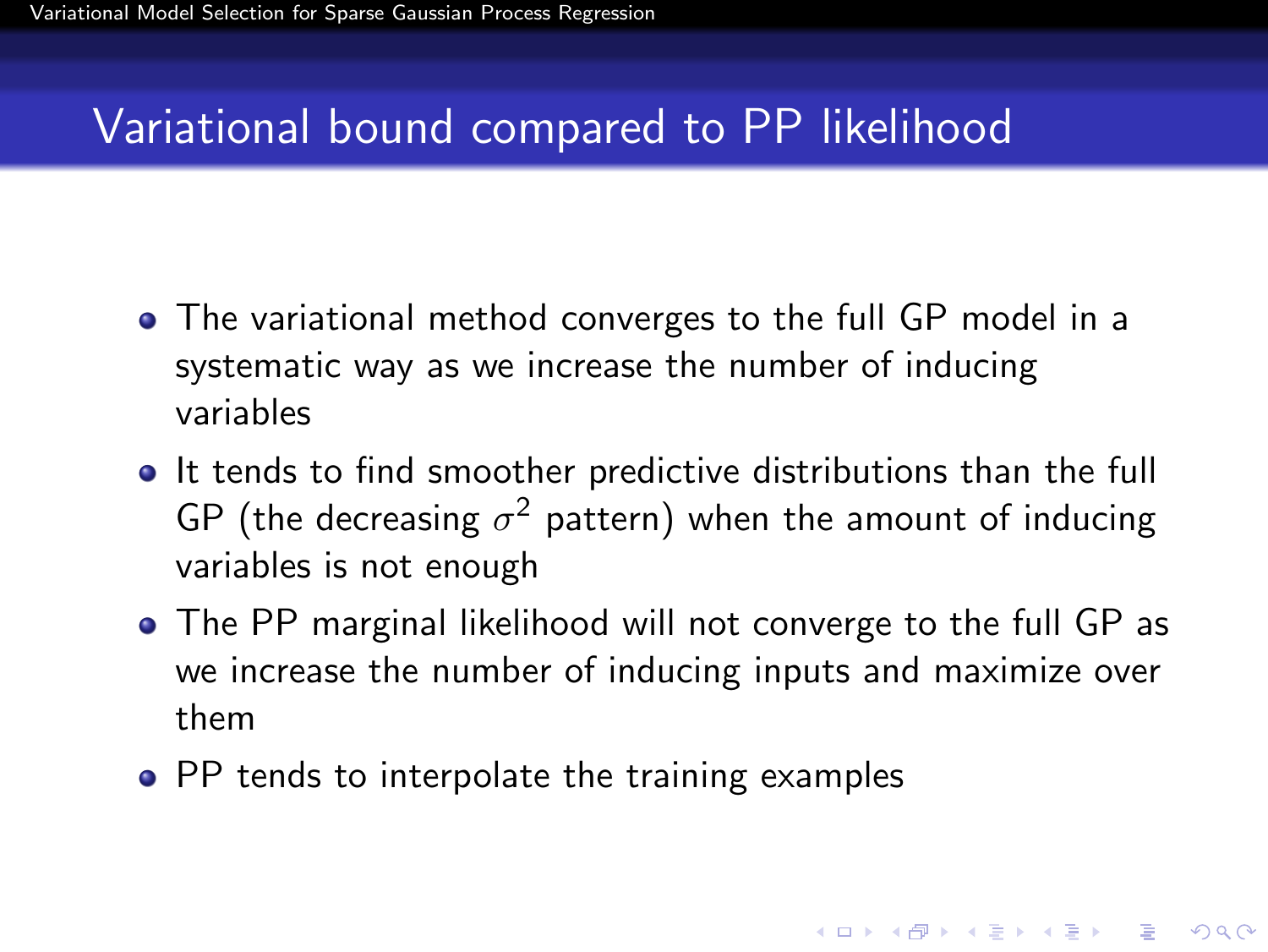# SPGP/FITC marginal likelihood (Snelson and Ghahramani 2006)

• SPGP uses the following marginal likelihood

$$
N(\mathbf{y}|\mathbf{0},\sigma^2 I+\mathrm{diag}[K_{nn}-K_{nm}K_{mm}^{-1}K_{mn}]+K_{nm}K_{mm}^{-1}K_{mn})
$$

- The covariance used is closer to the true thing  $\sigma^2 + K_{nn}$ compared to PP
- SPGP uses a non-stationary covariance matrix that can model input-dependent noise
- SPGP is significantly better for model selection than the PP marginal likelihood (Snelson and Ghahramani, 2006, Snelson, 2007)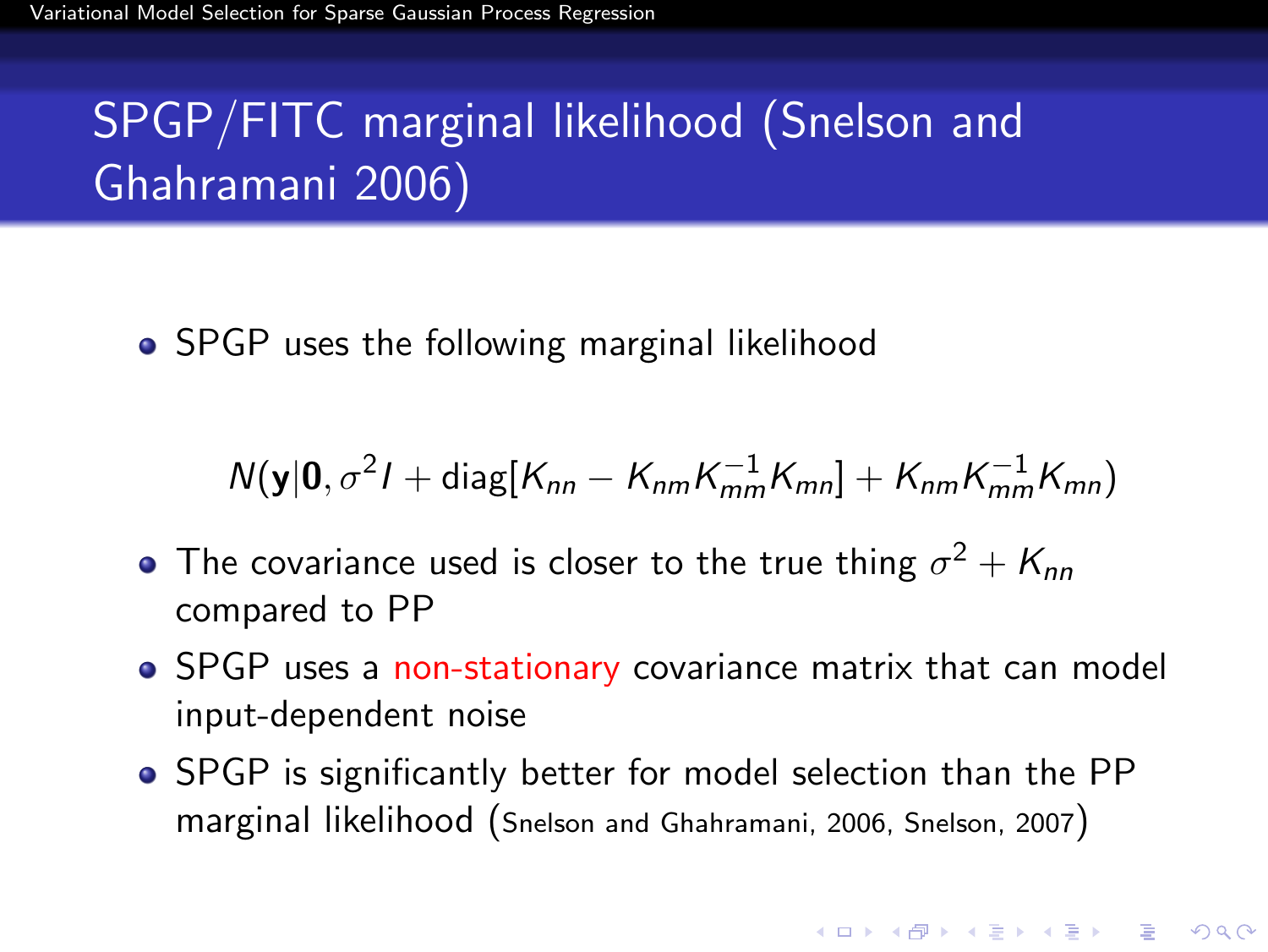### SPGP/FITC marginal likelihood on toy data

First row is for 200 training points and second row for 20 training points



 $\Omega$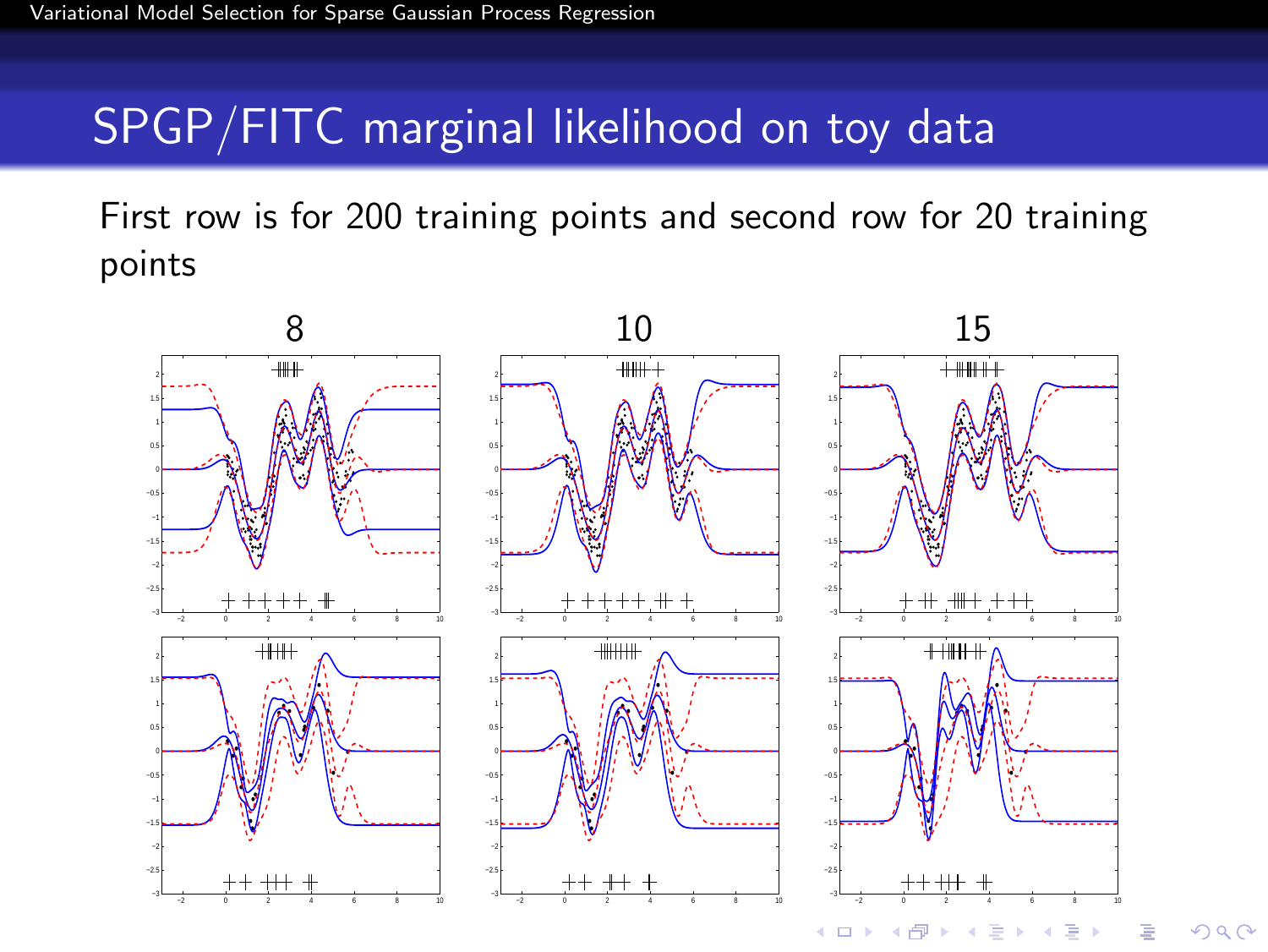# SPGP/FITC on toy data

#### Model parameters found by SPGP/FITC marginal likelihood

|                               |          | 10       | 15       |          |
|-------------------------------|----------|----------|----------|----------|
| $\ell^2$                      | 0.2531   | 0.3260   | 0.3096   | 0.3561   |
| $\frac{\sigma_f^2}{\sigma^2}$ | 0.3377   | 0.7414   | 0.6761   | 0.6833   |
|                               | 0.0586   | 0.0552   | 0.0674   | 0.0796   |
| MARGL                         | -56.4397 | -50.3789 | -52.7890 | -55.5647 |

Table: 200 training points

Table: 20 training points

<span id="page-27-0"></span>

|              |          | 10       | 15         |          |
|--------------|----------|----------|------------|----------|
|              | 0.2622   | 0.2664   | 0.1657     | 0.1798   |
| $\sigma_f^2$ | 0.5976   | 0.6489   | 0.5419     | 0.5209   |
| $\sigma^2$   | 0.0046   | 0.0065   | 0.0008     | 0.0646   |
| <b>MARGL</b> | -11.8439 | -11.8636 | $-11.4308$ | -14.3461 |

 $2990$ 

G.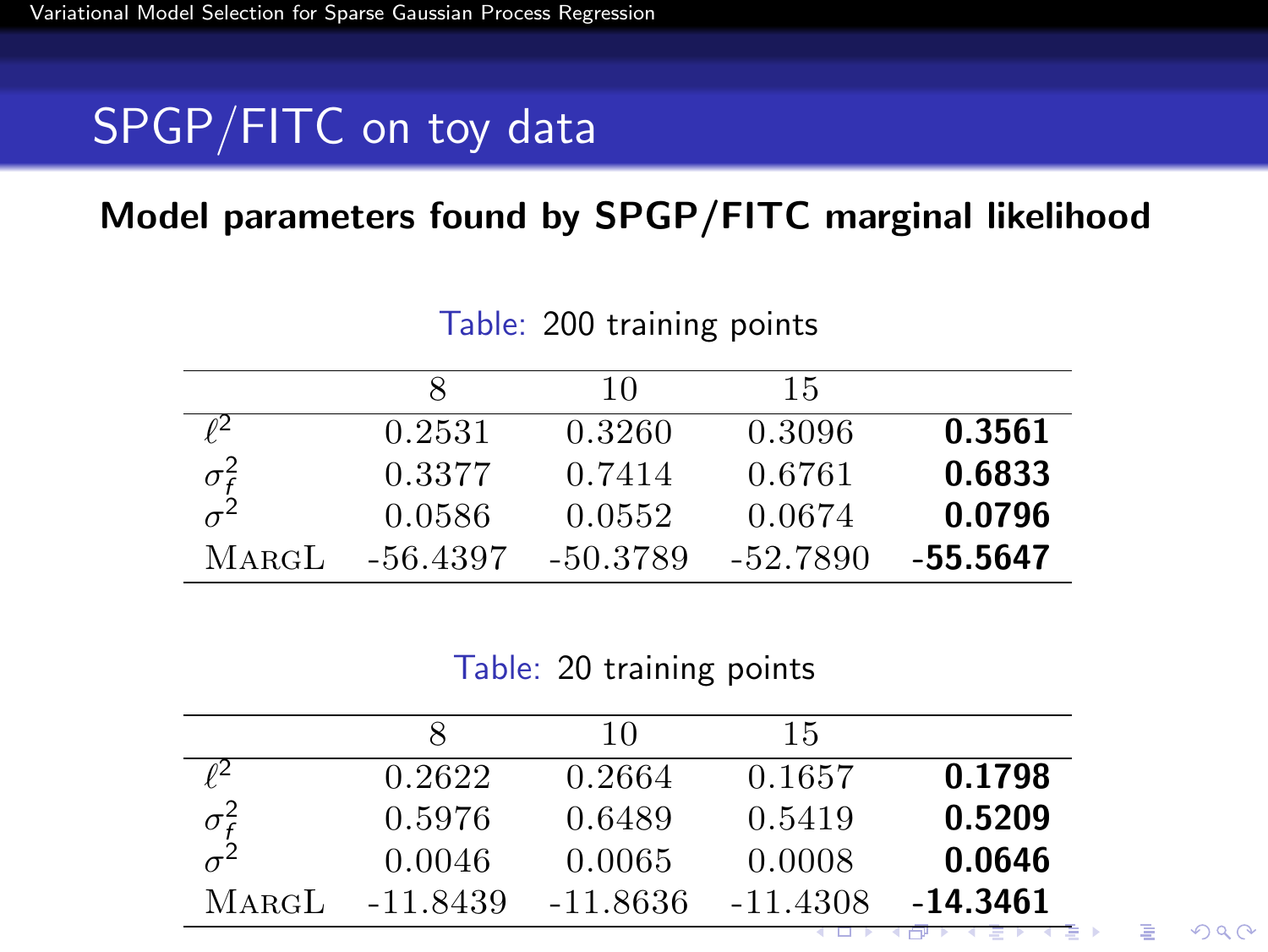### SPGP/FITC marginal likelihood

- It can be much more robust to overfitting than PP
- Joint learning of inducing points and hyperparameters can cause overfitting
- It is able to model input-dependent noise
	- That is a great advantage in terms of performance measures that involve the predictive variance (like average negative log probability density)

**KORKAR KERKER EL VOLO** 

<span id="page-28-0"></span>• It will not converge to the full GP as we increase the number of inducing points and optimize over them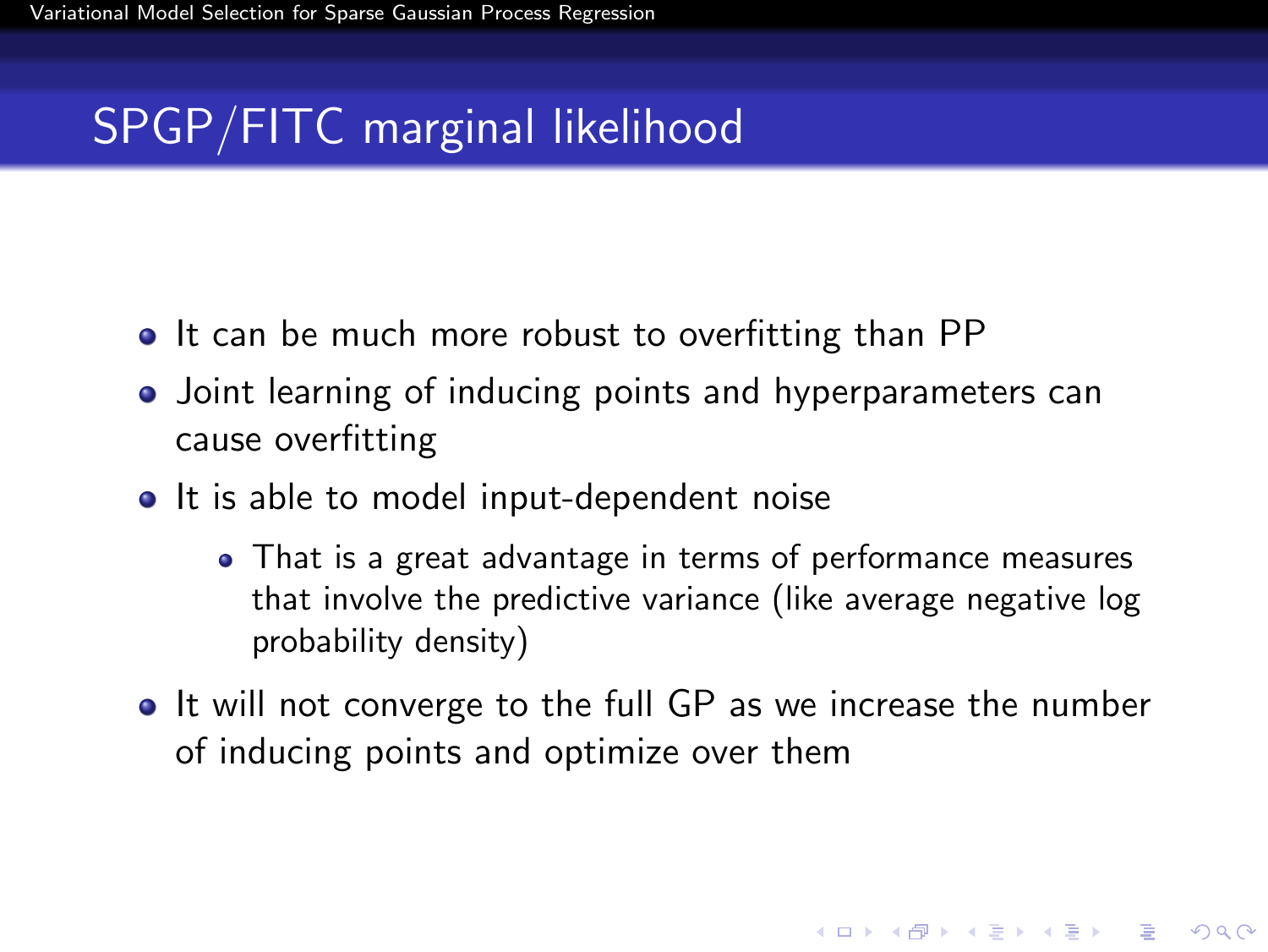#### Boston-housing dataset

13 inputs, 455 training points, 51 test points. Optimizing only over inducing points  $\mathcal{X}_m$ .  $(\sigma^2, \boldsymbol{\theta})$  fixed to those obtained from full GP



Figure: KLs between full GP predictive distribution (51-dimensional Gaussian) and sparse ones and the marginal likelihood

#### <span id="page-29-0"></span>Only the variational method drops the KLs [to](#page-28-0) [zer](#page-30-0)[o](#page-28-0)ds on the state on  $\infty$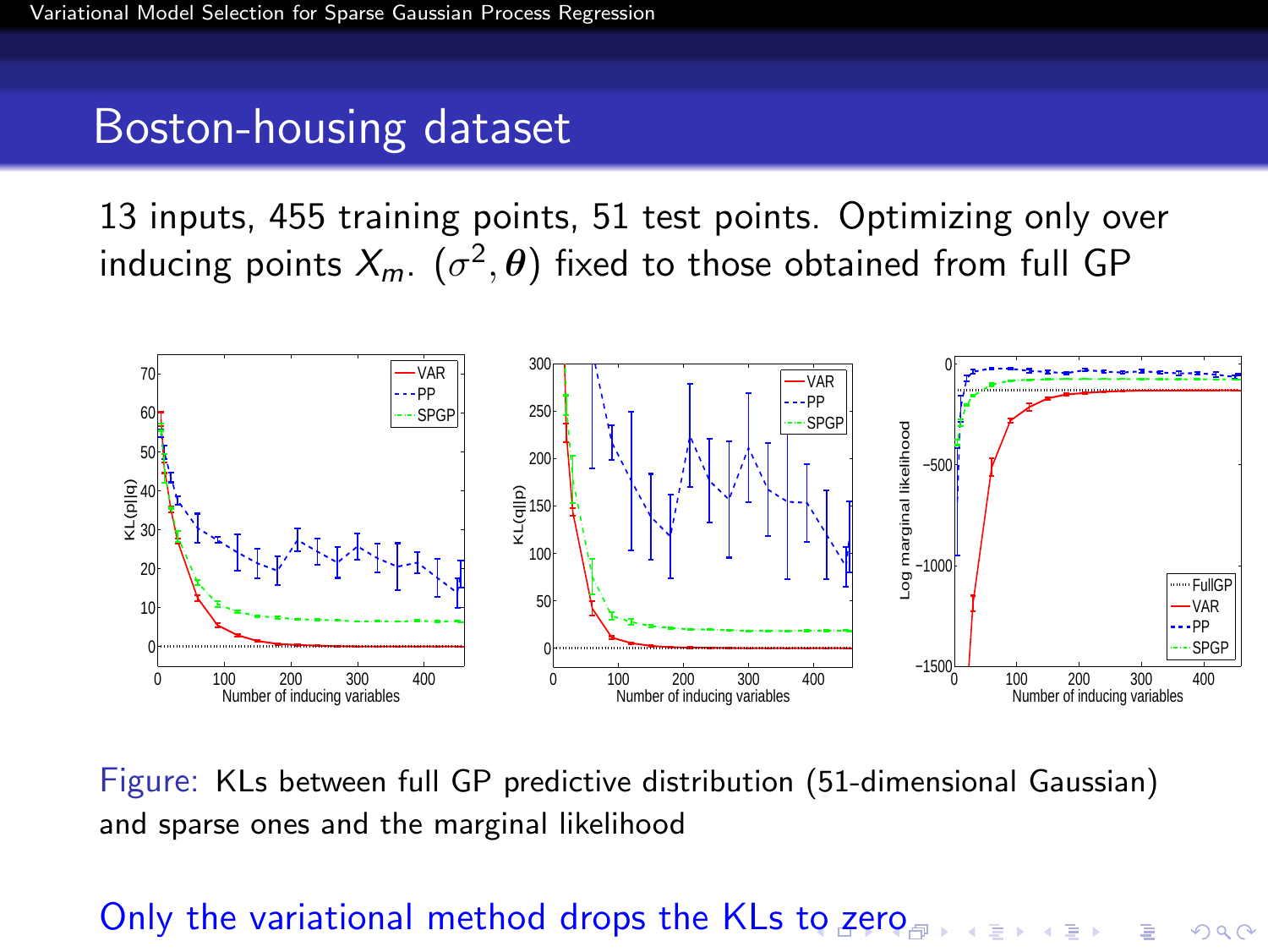#### Boston-housing dataset

#### Joint learning of inducing inputs and hyperparameters



Figure: Standardised mean squared error (SMSE), standardized negative log probability density (SNLP) and the marginal likelihood wrt to the number of inducing points

#### <span id="page-30-0"></span>For 250 points the variational method is ver[y c](#page-29-0)[lo](#page-31-0)[se](#page-29-0) [t](#page-30-0)[o](#page-31-0) [fu](#page-0-0)[ll](#page-40-0) [GP](#page-0-0)

 $\Omega$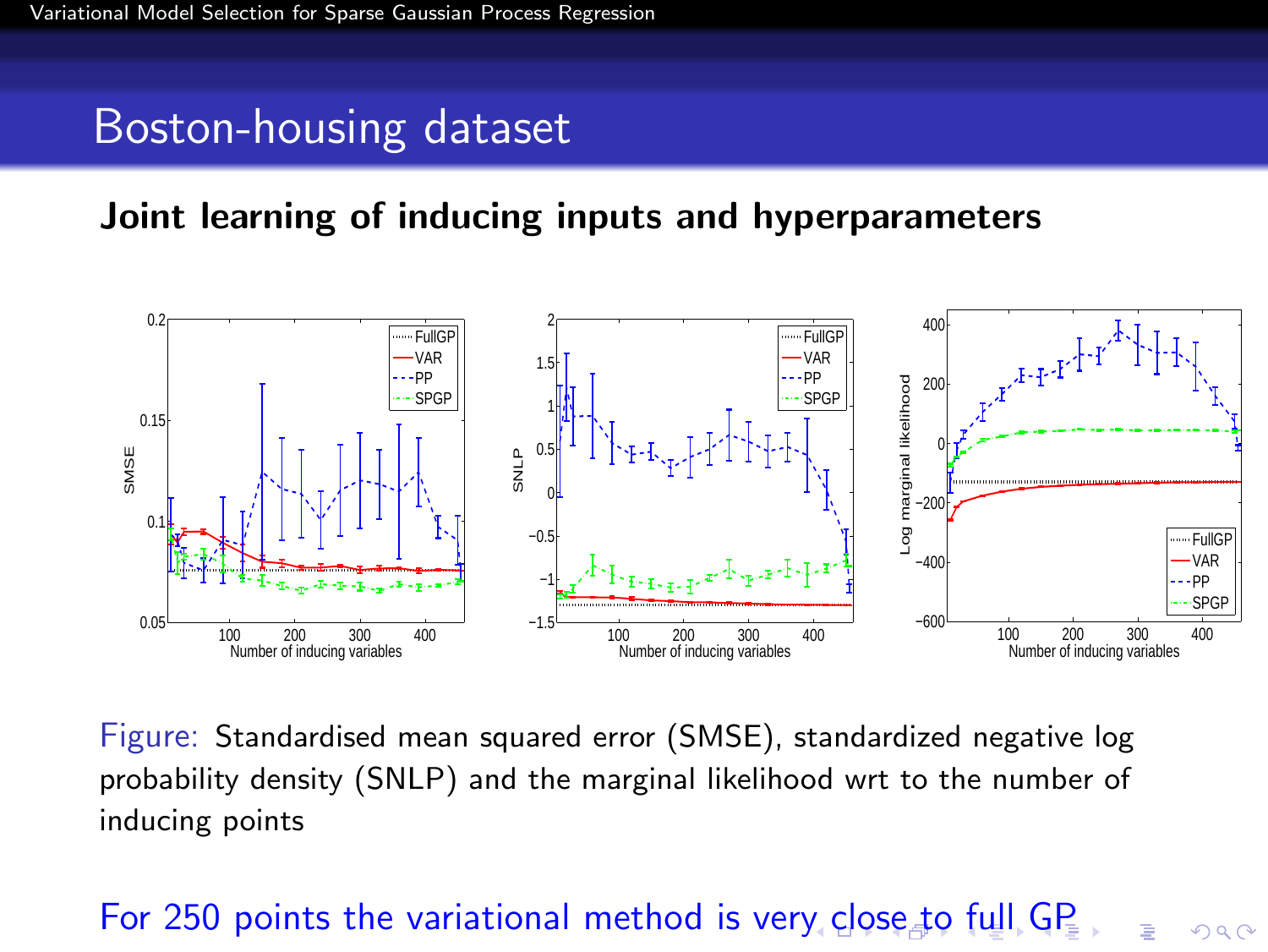#### Large datasets

#### Two large datasets:

- KIN40K dataset: 10000 training, 30000 test, 8 attributes, http://ida.first.fraunhofer.de/∼anton/data.html
- SARCOS dataset: 44, 484 training, 4, 449 test, 21 attributes, http://www.gaussianprocess.org/gpml/data/

<span id="page-31-0"></span>The inputs were normalized to have zero mean and unit variance on the training set and the outputs were centered so as to have zero mean on the training set

**KORKAR KERKER EL VOLO**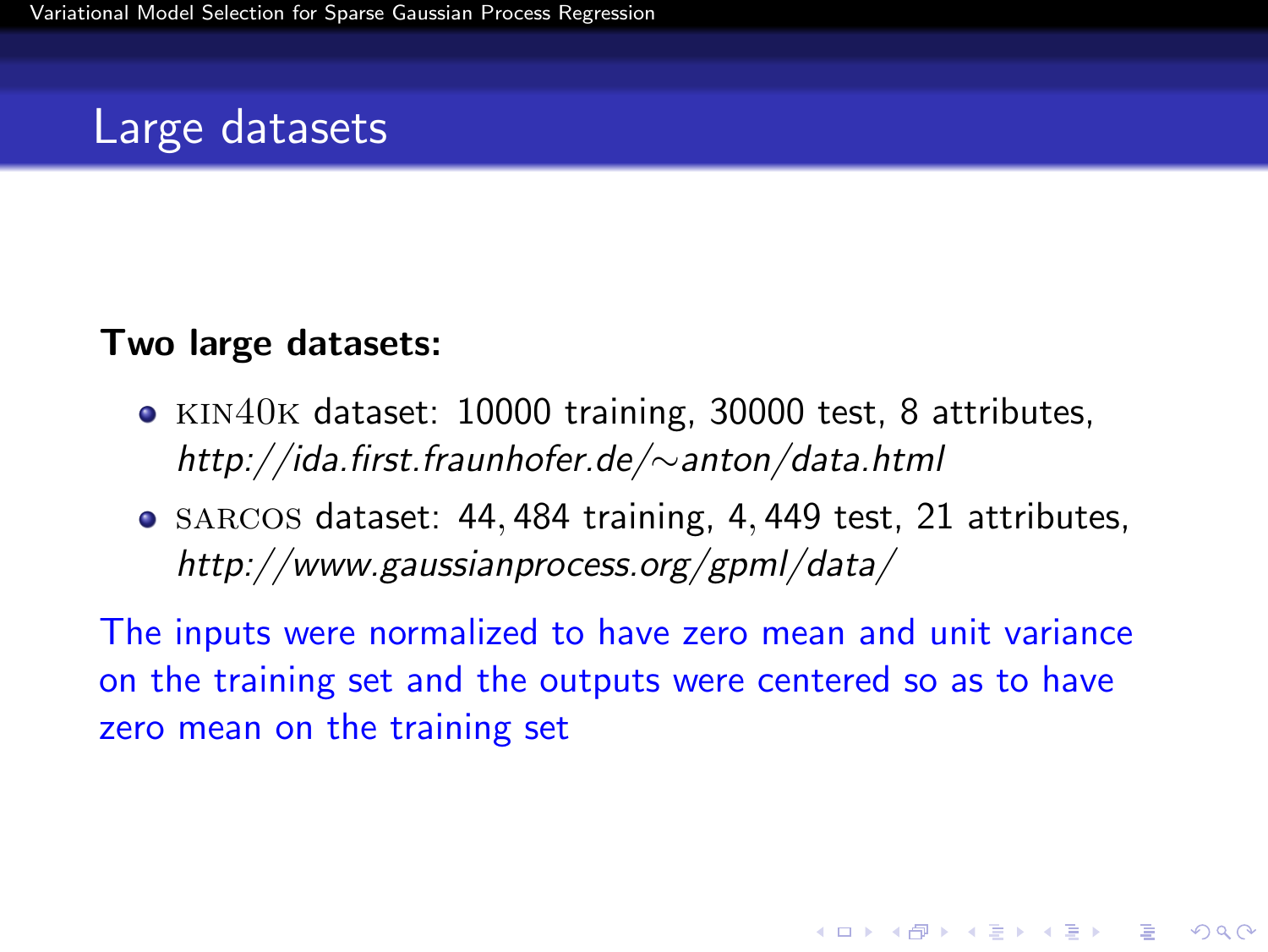#### kin40k

Joint learning of inducing points and hyperparameters. The subset of data (SD) uses 2000 training points



Figure: Standardised mean squared error (SMSE) and standardized negative log probability density (SNLP) wrt to the number of inducing points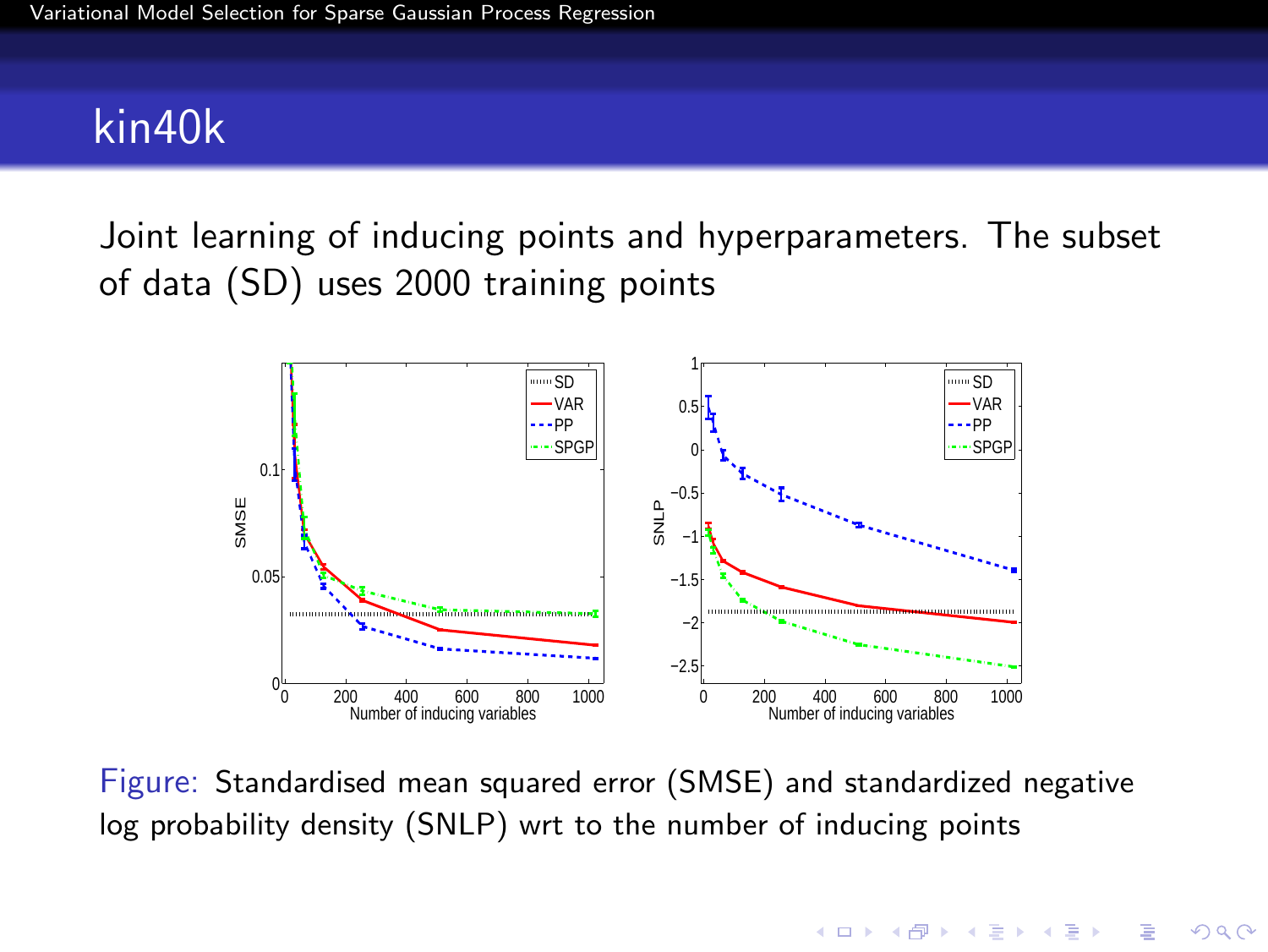#### sarcos

Joint learning of inducing points and hyperparameters. The subset of data (SD) uses 2000 training points



Figure: Standardised mean squared error (SMSE) and standardized negative log probability density (SNLP) wrt to the number of inducing points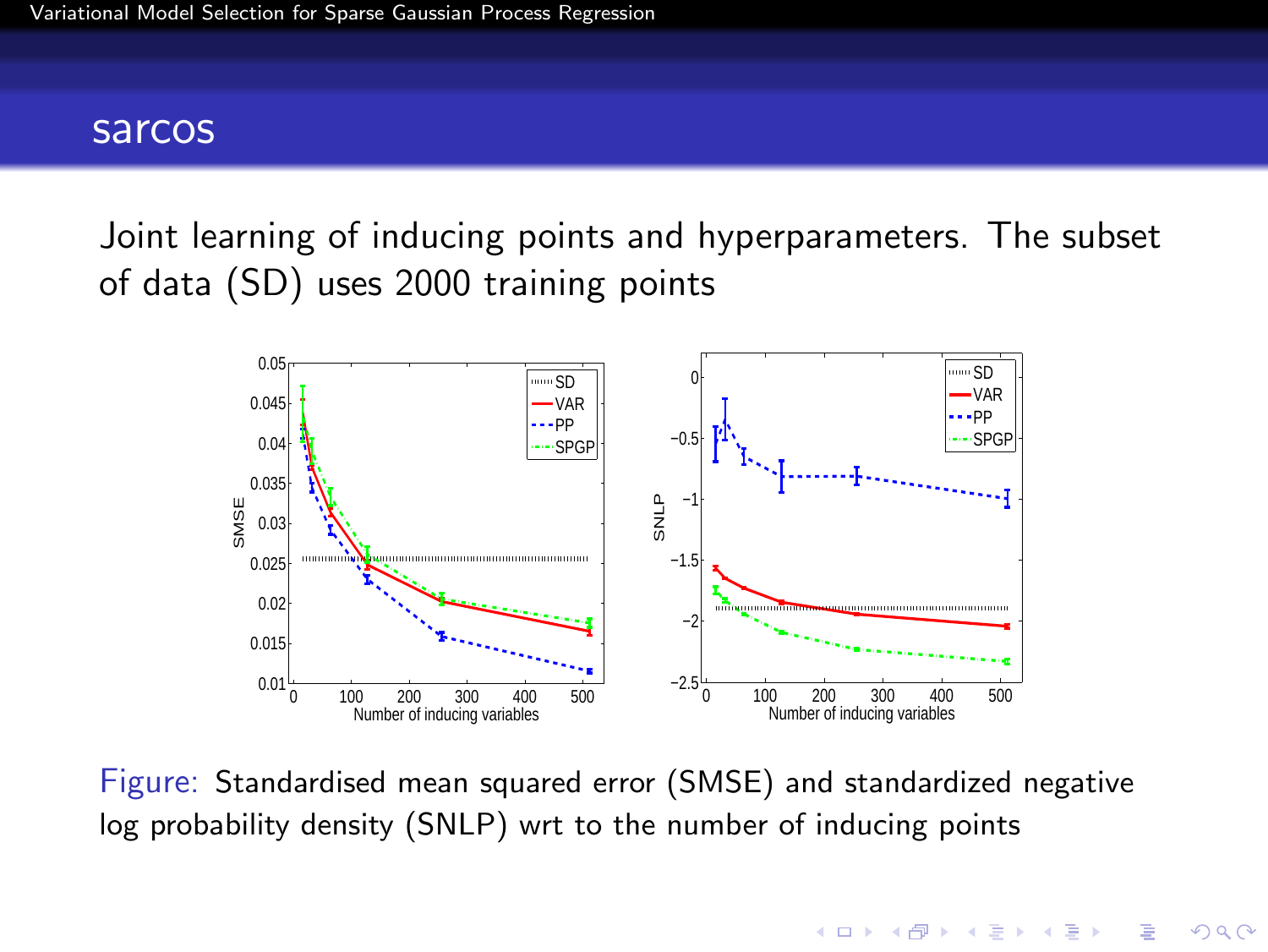### Variational bound for greedy model selection

#### Inducing inputs  $X_m$  selected from the training set

- $m \in \{1, \ldots, n\}$  be indices of the subset of data used as inducing/active variables.
- $n m$  denotes the remaining training points
- Optimal active latent values  $f_m$  satisfy

$$
p(\mathbf{f}|\mathbf{y}) = p(\mathbf{f}_{n-m}|\mathbf{f}_m, \mathbf{y}_{n-m})p(\mathbf{f}_m|\mathbf{y})
$$
  
=  $p(\mathbf{f}_{n-m}|\mathbf{f}_m)p(\mathbf{f}_m|\mathbf{y})$ 

- Variational distribution:  $q(f) = p(f_{n-m}|f_m)\phi(f_m)$
- Variational bound:

<span id="page-34-0"></span>
$$
F_V = \log \left[ N(\mathbf{y}|\mathbf{0}, \sigma^2 I + K_{nm} K_{mm}^{-1} K_{mn}) \right] - \frac{1}{2\sigma^2} Tr[Cov(\mathbf{f}_{n-m}|\mathbf{f}_m)]
$$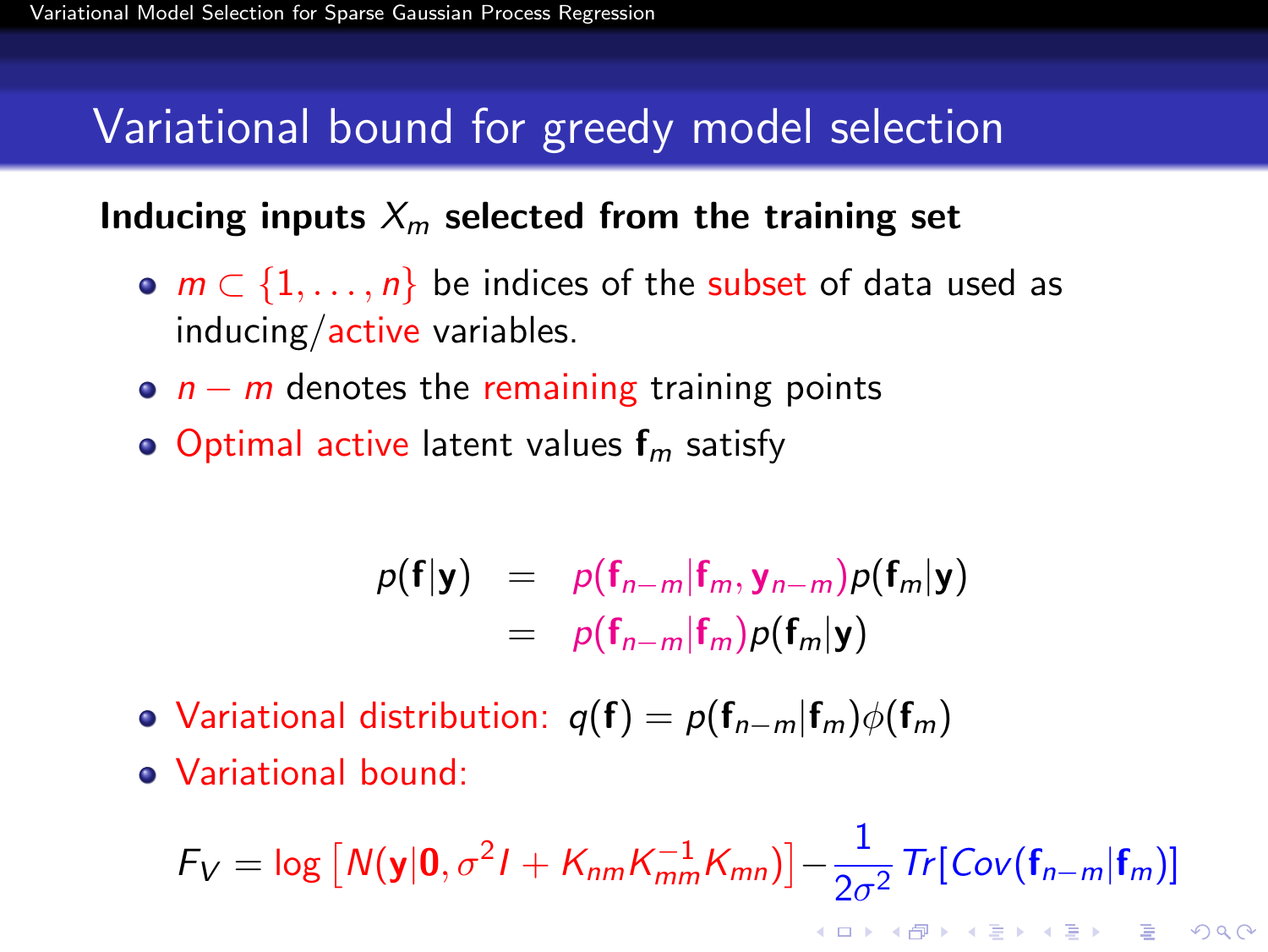### Variational bound for greedy model selection

Greedy selection with hyperparameters adaption (Seeger, et. al., 2003)

- **1** Initialization:  $m = \emptyset$ ,  $n m = \{1, \ldots, n\}$
- **2** Point insertion and adaption:
	- E-like step: Add  $j \in J \subset n-m$ , into  $m$  so as a criterion  $\Delta_j$  is maximised
	- M-like step: Update  $(\sigma^2, \theta)$  by maximizing the approximate marginal likelihood
- **3** Go to step 2 or stop

#### For the PP marginal likelihood this is problematic

• Non smooth convergence: The algorithm is not an EM

The variational bound solves this problem. The above procedure becomes precisely a **variational EM algorit[hm](#page-34-0)**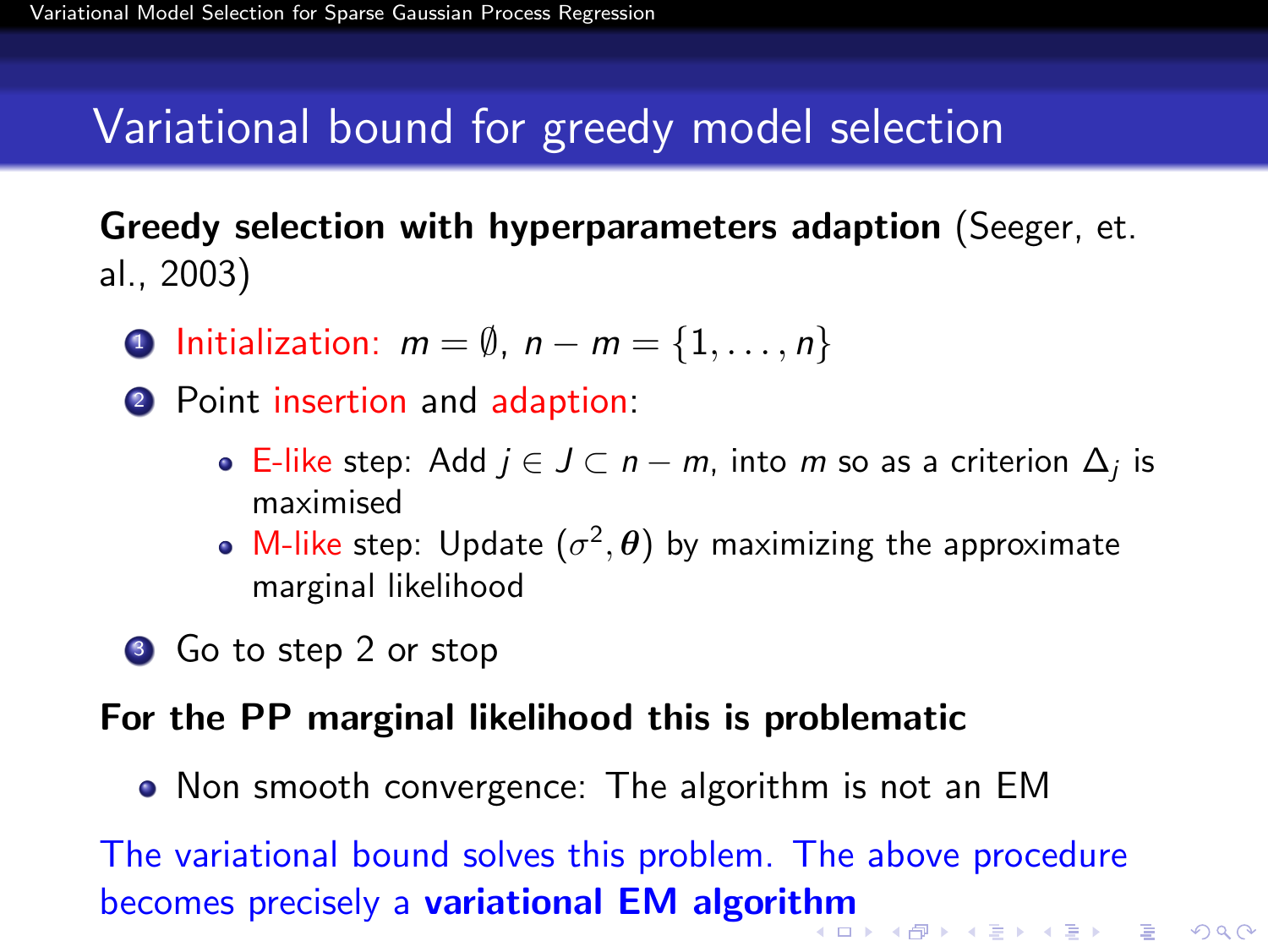### Variational bound for greedy model selection

#### The variational EM property comes out of the Proposition 1

- Proposition 1. Let  $(m, X_m, f_m)$  be the current set of active points. Any training point  $i \in n - m$  added into the active set can never decrease the lower bound.
- In other words: Any point inserted cannot decrease the divergence  $KL(q(f)||p(f|y))$
- E-step (point insertion): Corresponds to an update of the variational distribution

$$
q(\mathbf{f})=p(\mathbf{f}_{n-m}|\mathbf{f}_m)\phi(\mathbf{f}_m)
$$

<span id="page-36-0"></span>M-step: Updates the parameters by maximizing the bound Monotonic increase of the variational bound is guaranteed for any possible criterion ∆KID KA KERKER E VOOR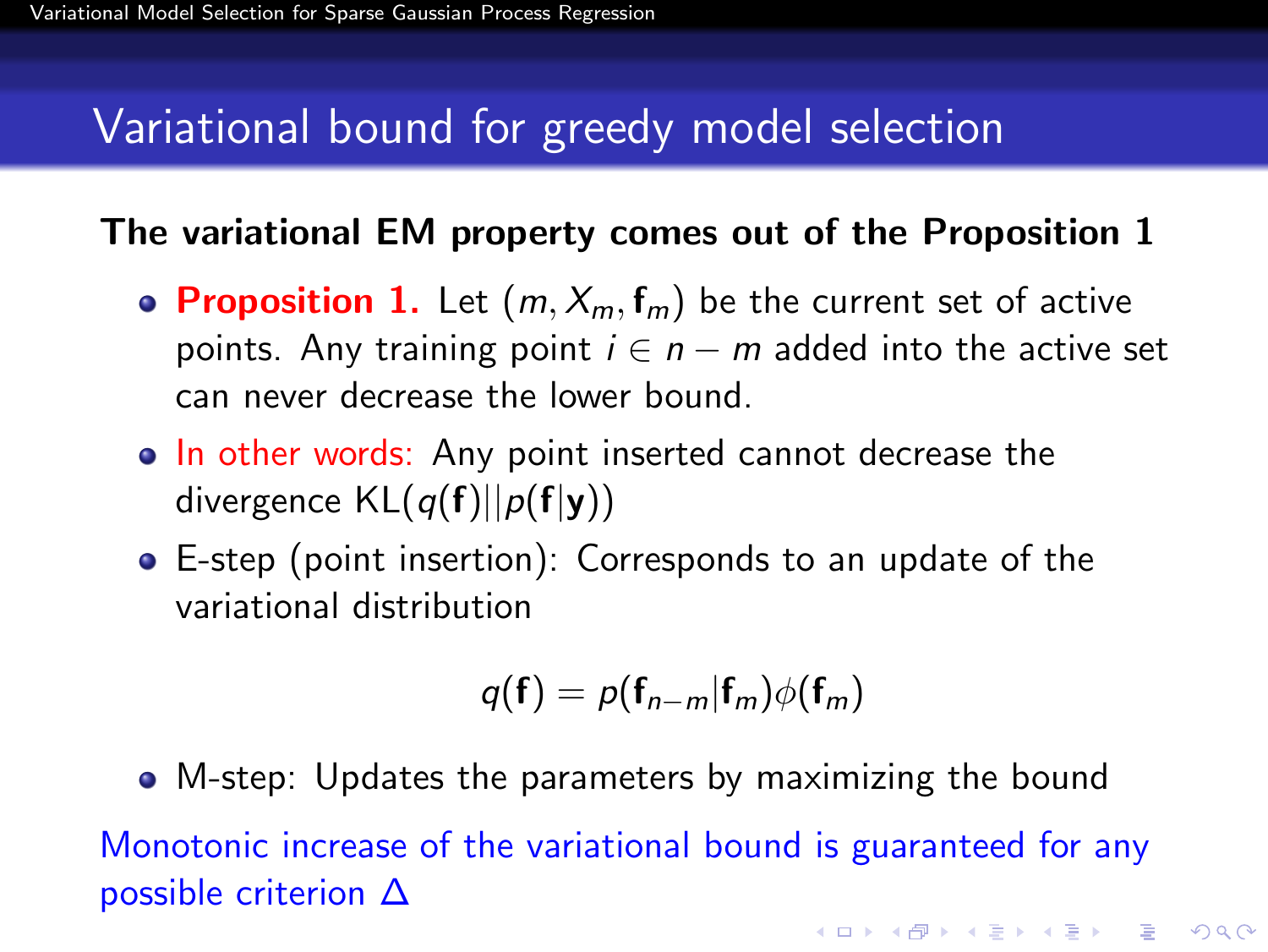### Variational formulation for sparse GP regression

- Define a full GP regression model
- Define a variational distribution of the form

$$
q(\mathbf{f}, \mathbf{f}_m) = p(\mathbf{f} | \mathbf{f}_m) \phi(\mathbf{f}_m)
$$

**•** Get the approximate predictive distribution

$$
\text{true} \hspace{0.5cm} \rho(\mathbf{f}_*|\mathbf{y}) = \int_{\mathbf{f}, \mathbf{f}_m} \rho(\mathbf{f}_*|\mathbf{f}, \mathbf{f}_m) \rho(\mathbf{f}, \mathbf{f}_m|\mathbf{y})
$$

$$
\text{approx. } q(\mathbf{f}_*|\mathbf{y}) = \int_{\mathbf{f}, \mathbf{f}_m} p(\mathbf{f}_*|\mathbf{f}_m) p(\mathbf{f}|\mathbf{f}_m) \phi(\mathbf{f}_m) = \int_{\mathbf{f}_m} p(\mathbf{f}_*|\mathbf{f}_m) \phi(\mathbf{f}_m) d\mathbf{f}_m
$$

Compute the bound and use it for model selection

<span id="page-37-0"></span>Regarding the predictive distribution, what differentiates between SD, PP/DTC, FITC and PITC [i](#page-38-0)s the  $\phi(\mathbf{f}_m)$  $\phi(\mathbf{f}_m)$  $\phi(\mathbf{f}_m)$  [di](#page-36-0)s[tri](#page-38-0)b[ut](#page-37-0)i[on](#page-0-0)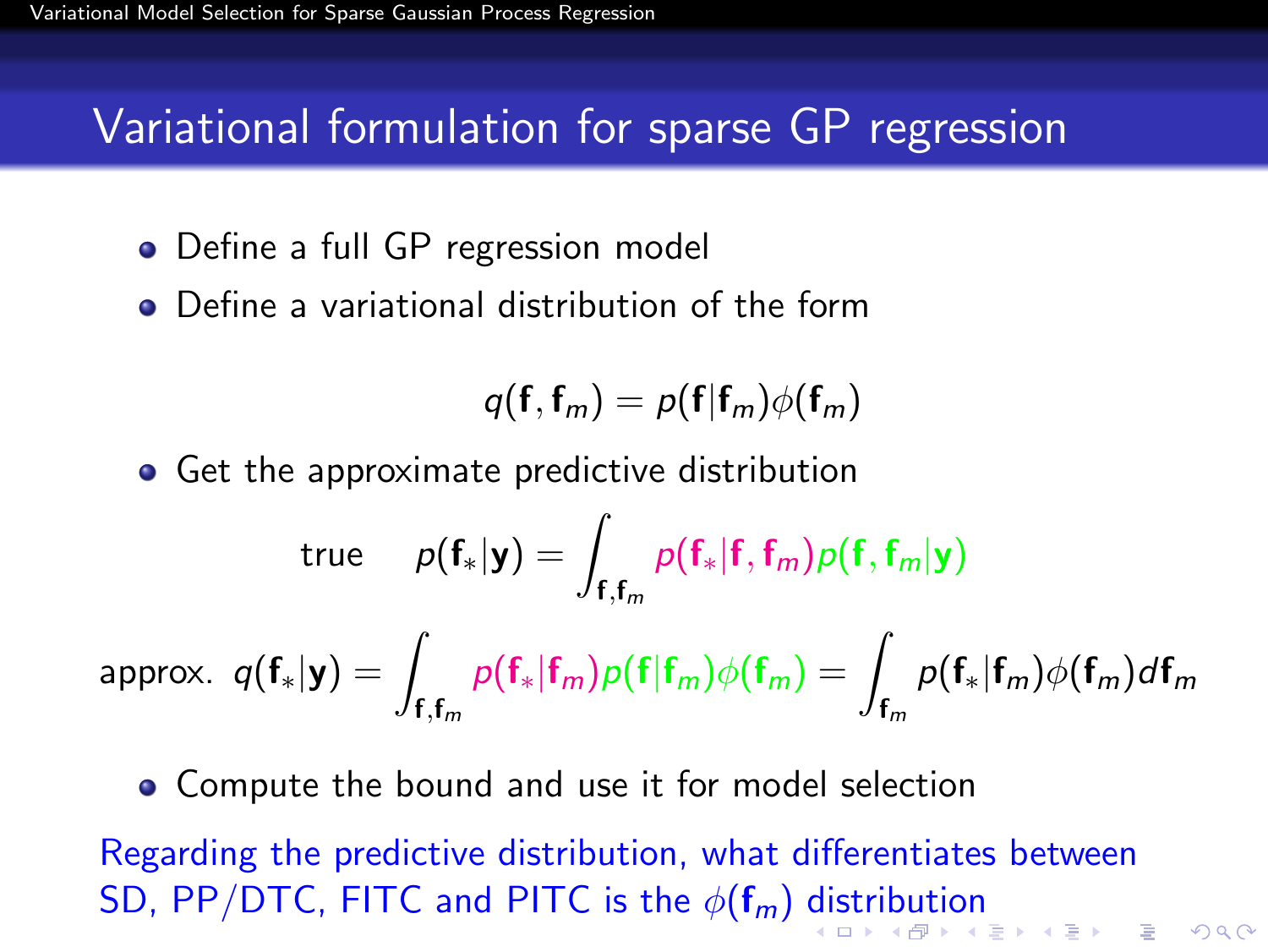$\bullet$ 

### Variational bound for FITC (similarly for PITC)

The full GP model that variationally reformulates FITC models input-dependent noise

$$
p(\mathbf{y}|\mathbf{f}) = N(\mathbf{y}|\mathbf{f}, \sigma^2 I + \text{diag}[K_{nn} - K_{nm}K_{mm}^{-1}K_{mn}])
$$
  
FITC log marginal likelihood

 $\mathcal{F}_{SPGP}(X_m) = \log \left[ N(\textbf{y}|\textbf{0}, \Lambda + K_{nm}K_{mm}^{-1}K_{mn}) \right]$ where  $\Lambda = \sigma^2 I + \mathsf{diag} [ K_{nn} - K_{nm} K_{mm}^{-1} K_{mn} ]$ • The corresponding variational bound

$$
F_V(X_m) = \log \left[ N(\mathbf{y}|\mathbf{0}, \Lambda + K_{nm}K_{mm}^{-1}K_{mn}) \right] - \frac{1}{2}Tr[\Lambda^{-1}\widetilde{K}]
$$

where  $\widetilde{K} = K_{nn} - K_{nm} K_{mm}^{-1} K_{mn}$ 

<span id="page-38-0"></span>Again a trace term is added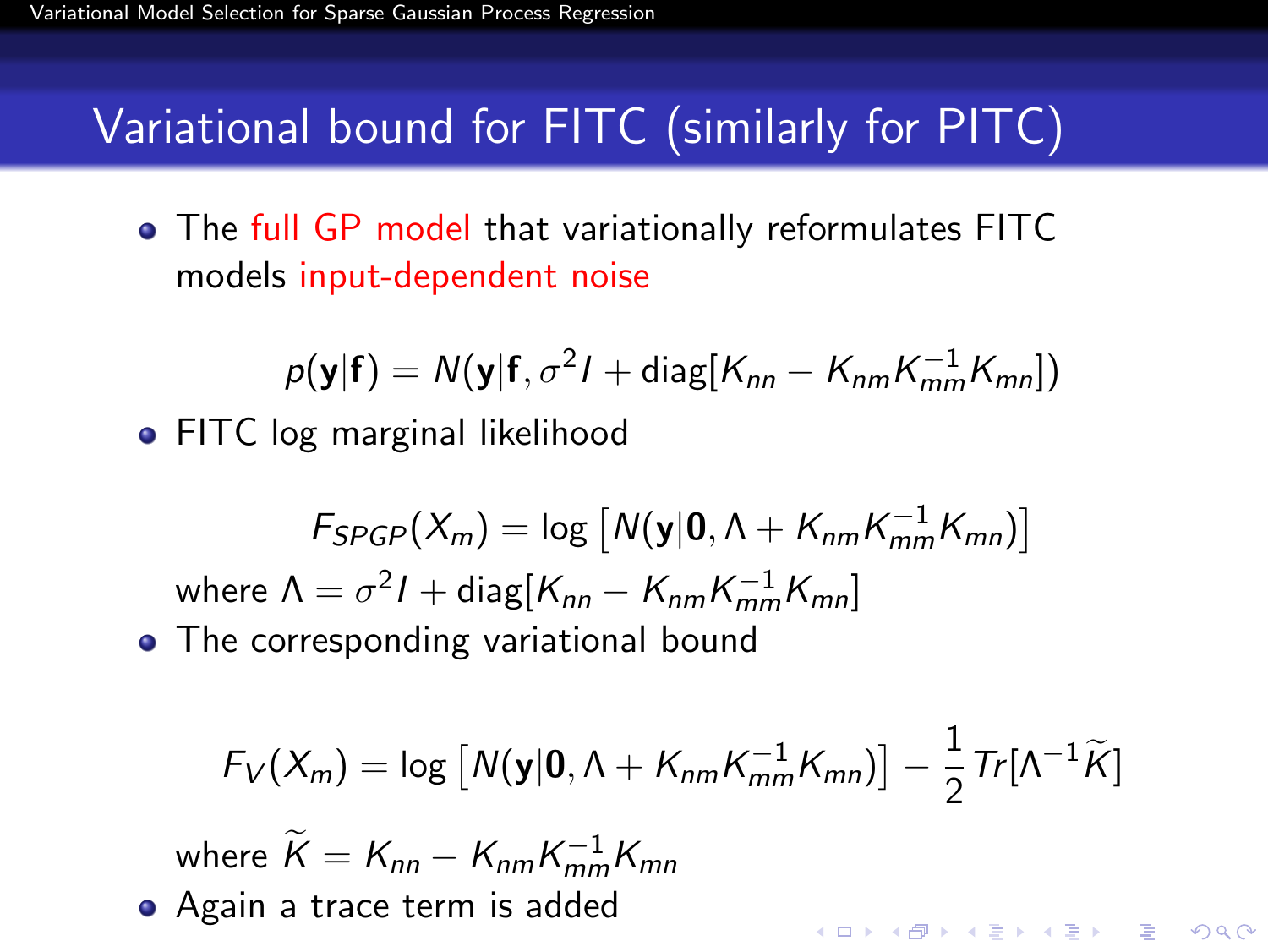# Related work/Conclusion

#### Related work

- There is an unpublished draft of Lehel Csato and Manfred Opper about variational learning of hyperparameters in sparse GPs
- Seeger (2003) uses also variational methods for sparse GP classification problems

#### **Conclusions**

- The variational method can provide us with lower bounds
- This can be very useful for joint learning of inducing inputs and hyperparameters
- Future extensions: classification, differential equations